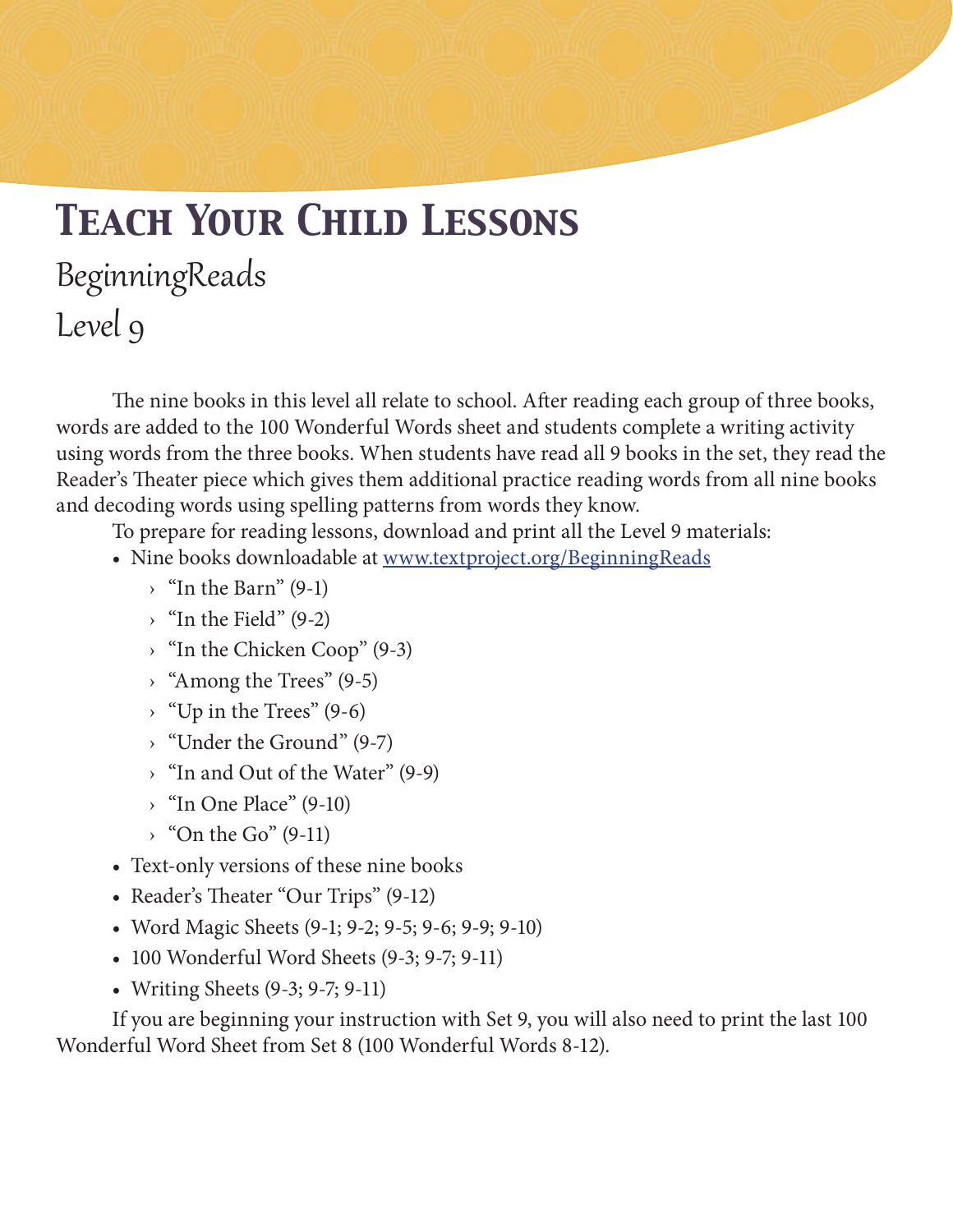# *"In the Barn" (9-1)*

There is a big barn on the farm. The barn is for the cows. They stay in the barn at night. During the day, the cows are in the field where they eat a lot of grass. They swallow the grass but do not chew it.

At the end of the day, the cows go back into the barn. The cows rest in the barn and chew the grass that they swallowed during the day.

#### **First Reading of "In the Barn"**

- Read the title, "In the Barn", to your student and have him predict what the book will be about. Have him find the words *in, the,* and *barn* in the book.
- Talk with your student about what is happening in the pictures. Where are the cows? What are they doing? Then have him scan the text and find the words *cows, grass,* and *swallow.*
- After finding the title and picture words in the text, have your student read the text aloud. If he can't pronounce or mispronounces a word, don't correct him immediately. Have him finish the sentence. Then, help your child to figure out the word by thinking about what word would have these letters and make sense in the sentence. Have him reread the sentence containing the difficult word before continuing to read.

## **Word Magic**

This phonics activity is called Word Magic because students learn that by just adding or changing beginning letters, a word "magically" becomes another word.

- • Give your student Word Magic Sheet 9-1. Have him read the words *white, it, eat,* and *fast*, and identify the underlined patterns, <u>i-t-e</u>, i-t, e-a-t, and a-s-t.
- As your student watches, write each of the following words on a small sticky note but do not pronounce these words: *kite kit cast cheat past.*
- Have your student put each word on his Word Magic sheet under the word with the same spelling pattern. As each word is added, have your student pronounce both rhyming words.
- • Give your student 5 sticky notes and say the following words: *bit bite beat last blast.* As you say each word have him decide which of the three words it rhymes with, and write the word, using the pattern from that rhyming word to spell it. After writing each word, have him stick it under the other rhyming words on the Word Magic sheet.
- When all the sticky note words are in the columns, have your student orally spell and read all the rhyming words in each column.

"w-h-i-t-e, white; k-i-t-e, kite; b-i-t-e, bite"

"i-t, it;  $k$ -i-t,  $k$ it;  $b$ -i-t,  $bit$ "

"f-a-s-t, fast; c-a-s-t, cast; p-a-s-t, past; l-a-s-t, last; b-l-a-s-t, blast"

"e-a-t, eat; c-h-e-a-t, cheat; b-e-a-t, beat"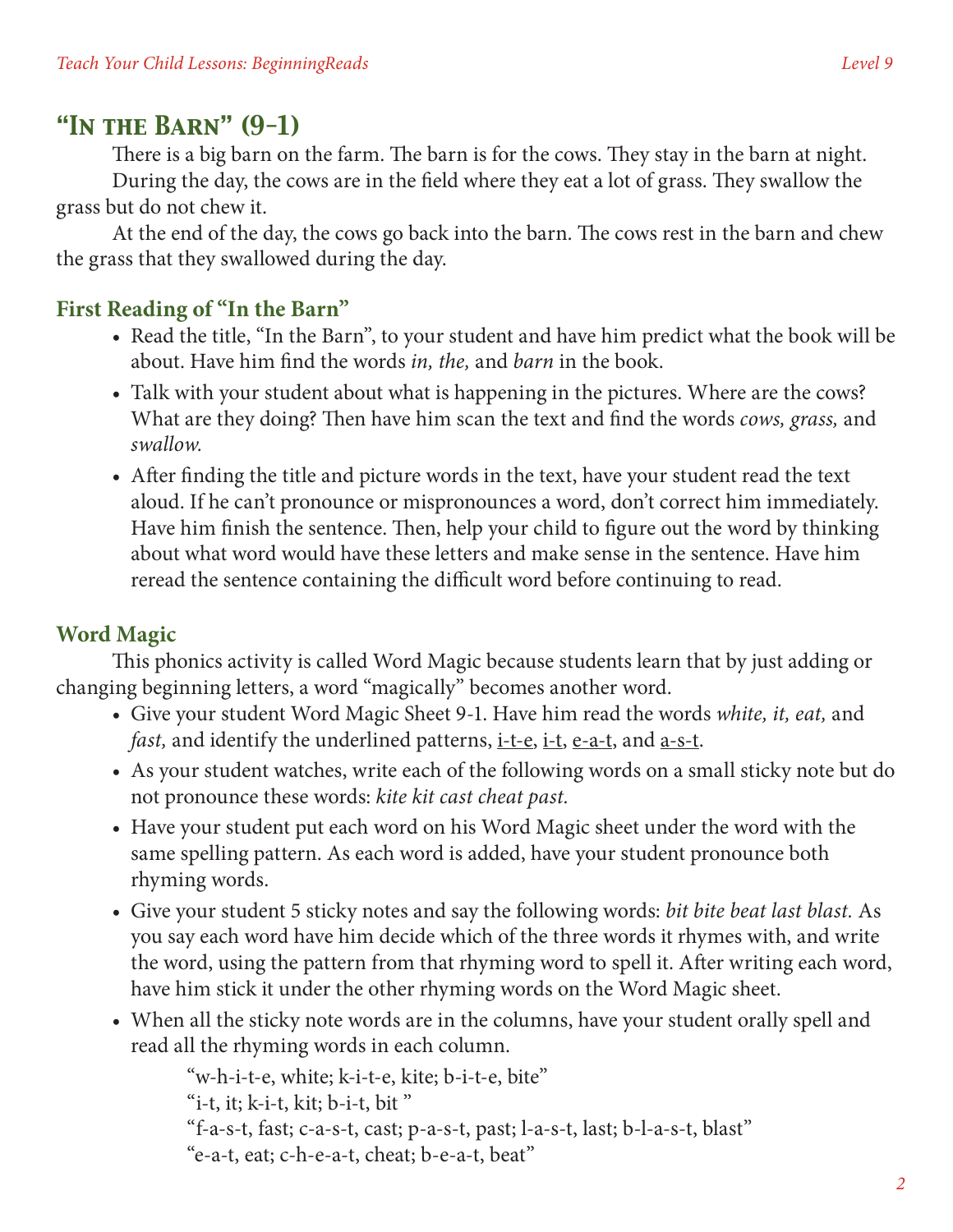| white | it | eat | fast |
|-------|----|-----|------|
|       |    |     |      |
|       |    |     |      |
|       |    |     |      |
|       |    |     |      |
|       |    |     |      |
|       |    |     |      |
|       |    |     |      |
|       |    |     |      |
|       |    |     |      |
|       |    |     |      |
|       |    |     |      |
|       |    |     |      |
|       |    |     |      |
|       |    |     |      |
|       |    |     |      |
|       |    |     |      |
|       |    |     |      |
|       |    |     |      |
|       |    |     |      |
|       |    |     |      |
|       |    |     |      |
|       |    |     |      |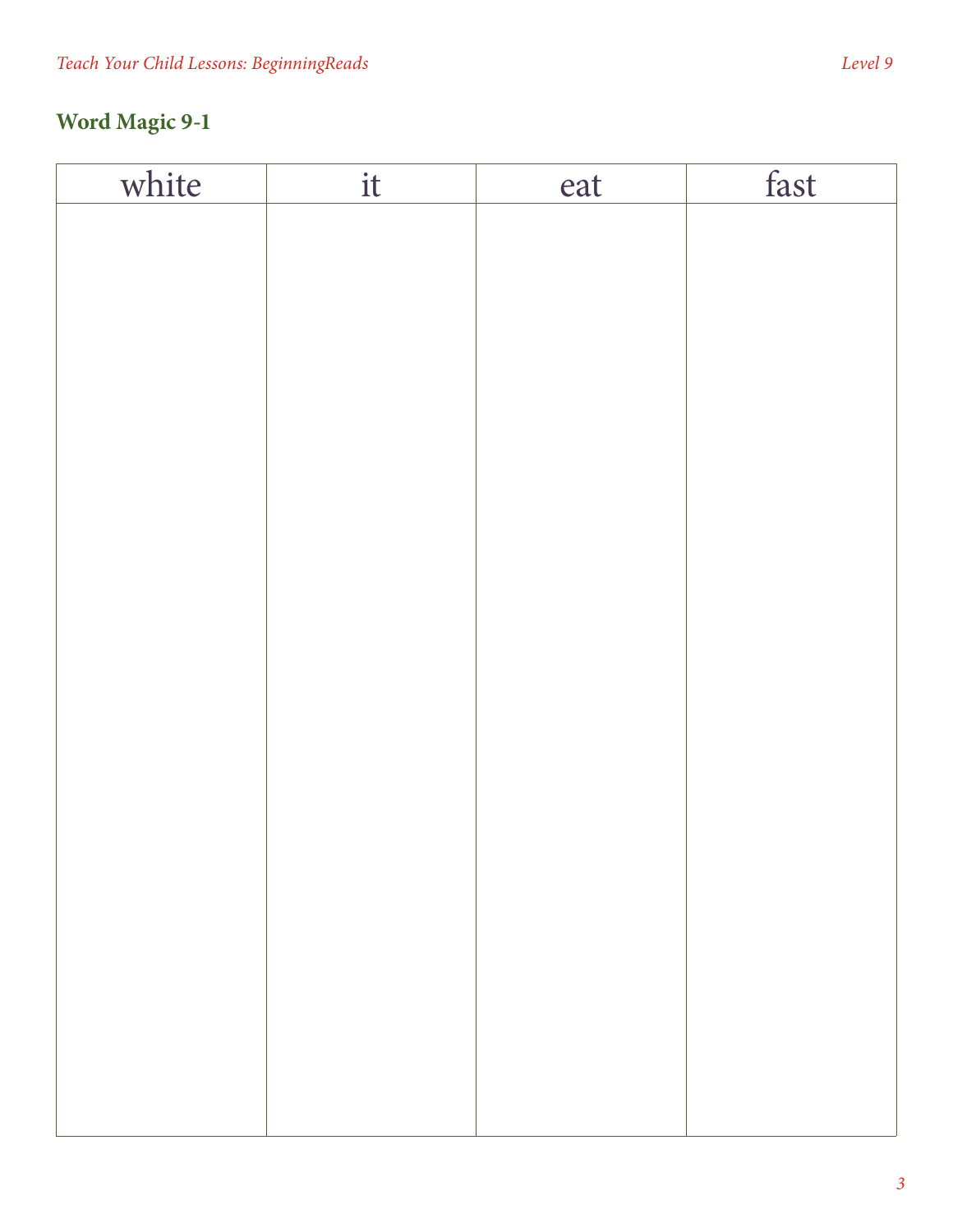## *"In the Field" (9-2)*

We see horses on our visit to the farm. The horses spend the day in the field where they often run around.

Sometimes the horses go to the water tank to get a drink. They eat foods like grass and hay. An apple is a special treat for a horse.

When horses stand still and do not move they may be taking a nap. Horses can sleep while they are standing.

#### **Silent Reading and Comprehension Check**

Before reading this new book, have your student reread "In the Barn". For the rereading, ask the child to read it silently "to himself." When he has finished reading, ask him to tell you what is happening on each page.

#### **First Reading of "In the Field"**

- Read the title, "In the Field", to your student and have him predict what the book will be about. Have your student find the title words—*in, the,* and *field*—in the book.
- Talk with your child about what the horse is doing. Have him scan the text and find the words *horses, grass,* and *sleep.*
- After finding the title and picture words in the text, have your student read the text aloud. If he can't pronounce or mispronounces a word, don't correct him immediately. Have your student finish the sentence. Then, help your child to figure out the word by thinking about what word would have these letters and make sense in the sentence. Have him reread the sentence containing the difficult word before continuing to read.

#### **Word Magic**

This phonics activity is called Word Magic because students learn that by just adding or changing beginning letters, a word "magically" becomes another word.

- • Give your student Word Magic sheet 9-2. Have your student read the words *cold, did, find*, and *good* and identify the underlined patterns, <u>o-l-d, i-d, i-n-d</u>, and <u>o-o-d</u>.
- As your student watches, write each of the following words on a small sticky note but do not pronounce these words: *told mind blind hid hold.*
- Have your student put each word on his Word Magic sheet under the word with the same spelling pattern. As each word is added, have your student pronounce both rhyming words.
- • Give your student 5 sticky notes and say the following words: *kid kind stood gold slid.* As you say each word, have him decide which of the three words it rhymes with and write the word, using the pattern from that rhyming word to spell it. After writing each word, have him stick it under the other rhyming words on the Word Magic sheet.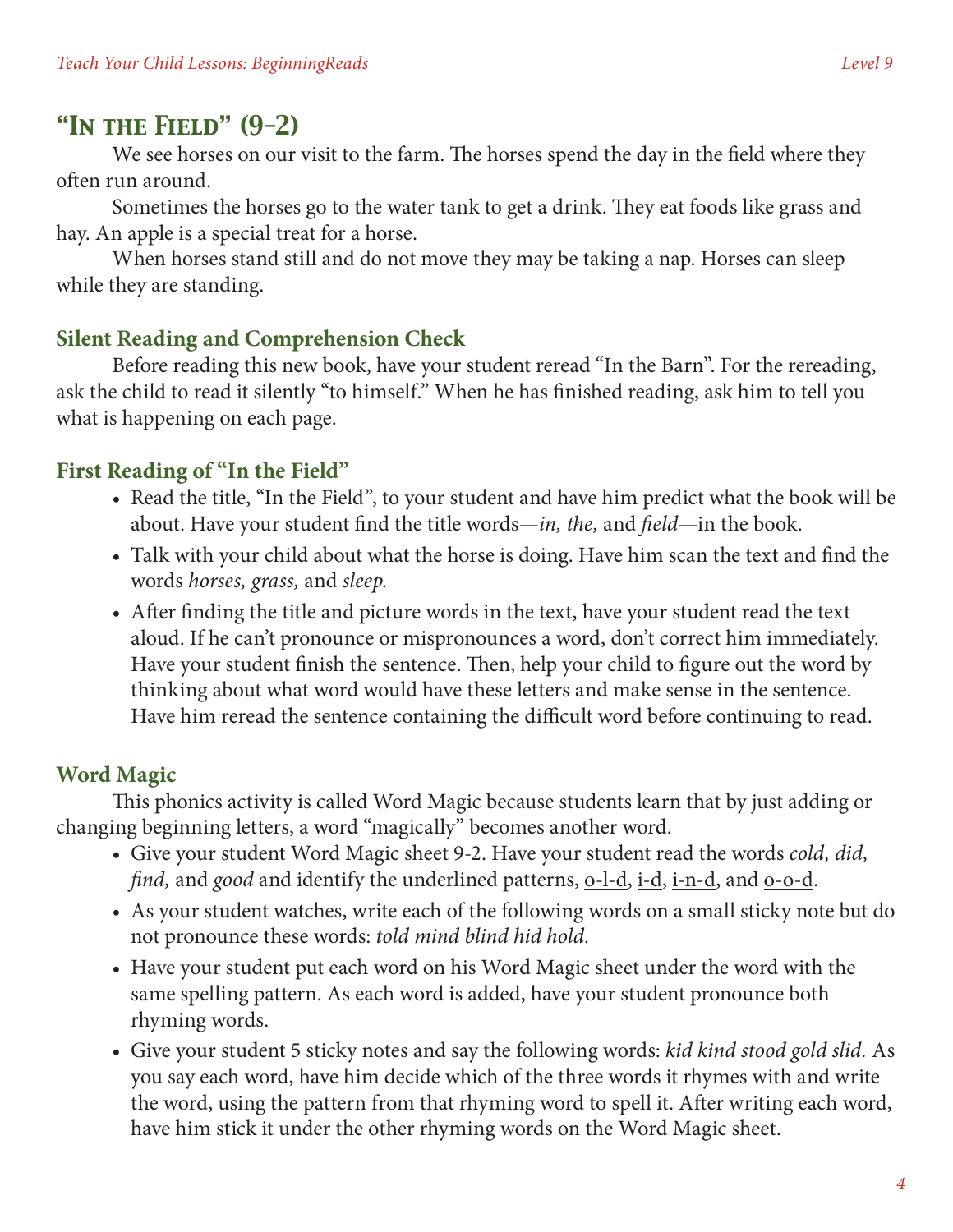"o-l-d, old; t-o-l-d, told; h-o-l-d, hold; g-o-l-d, gold" "d-i-d, did; h-i-d, hid; k-i-d, kid; s-l-i-d, slid" "f-i-n-d, find; m-i-n-d, mind; b-l-i-n-d, blind; k-i-n-d, kind" "g-o-o-d, good; s-t-o-o-d, stood"

By doing lots of magic word lessons, your student will learn that you can read and spell lots of words by thinking of words you know that rhyme and have the same spelling pattern.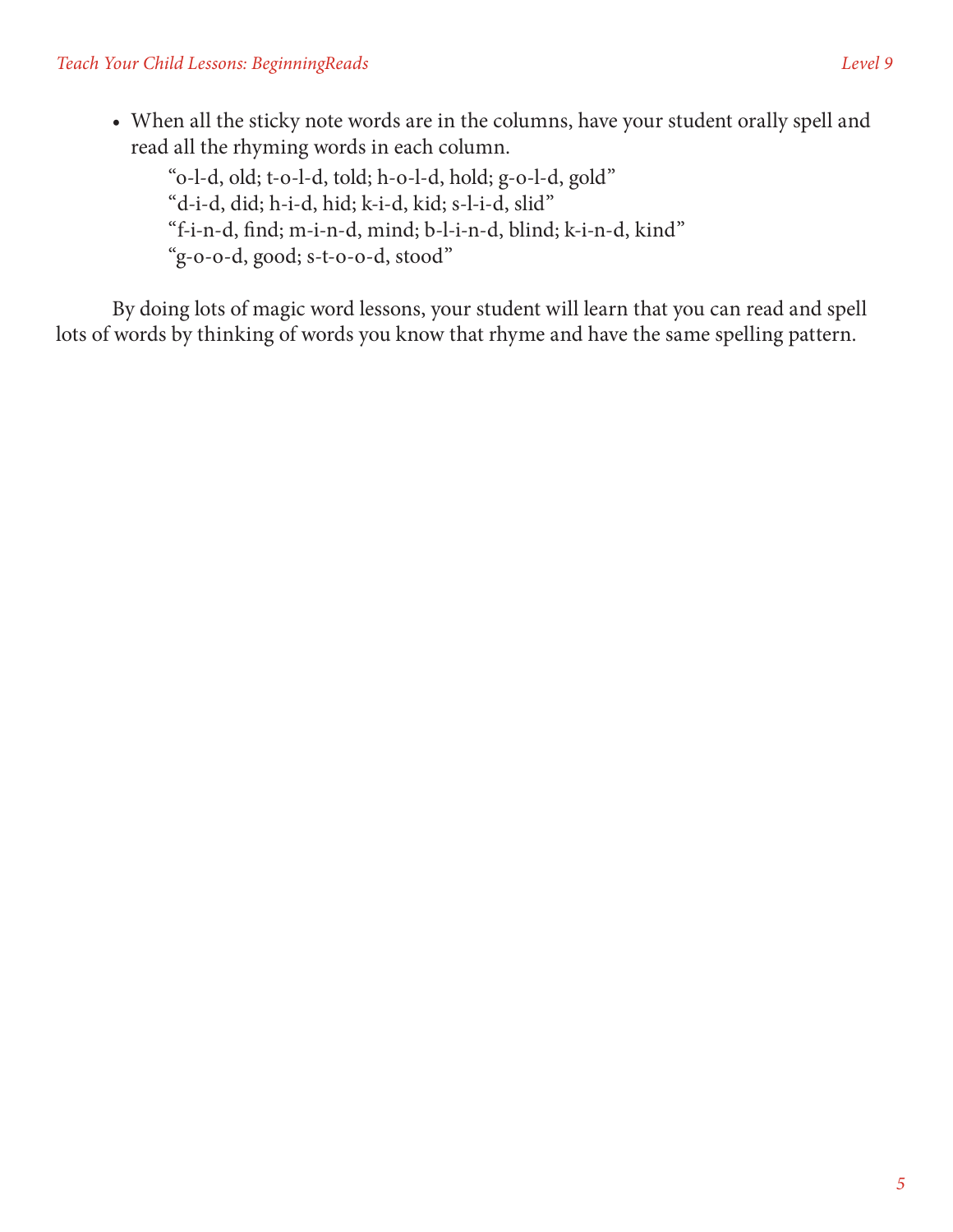# **Word Magic 9-2**

| cold | $\overline{did}$ | find | good |
|------|------------------|------|------|
|      |                  |      |      |
|      |                  |      |      |
|      |                  |      |      |
|      |                  |      |      |
|      |                  |      |      |
|      |                  |      |      |
|      |                  |      |      |
|      |                  |      |      |
|      |                  |      |      |
|      |                  |      |      |
|      |                  |      |      |
|      |                  |      |      |
|      |                  |      |      |
|      |                  |      |      |
|      |                  |      |      |
|      |                  |      |      |
|      |                  |      |      |
|      |                  |      |      |
|      |                  |      |      |
|      |                  |      |      |
|      |                  |      |      |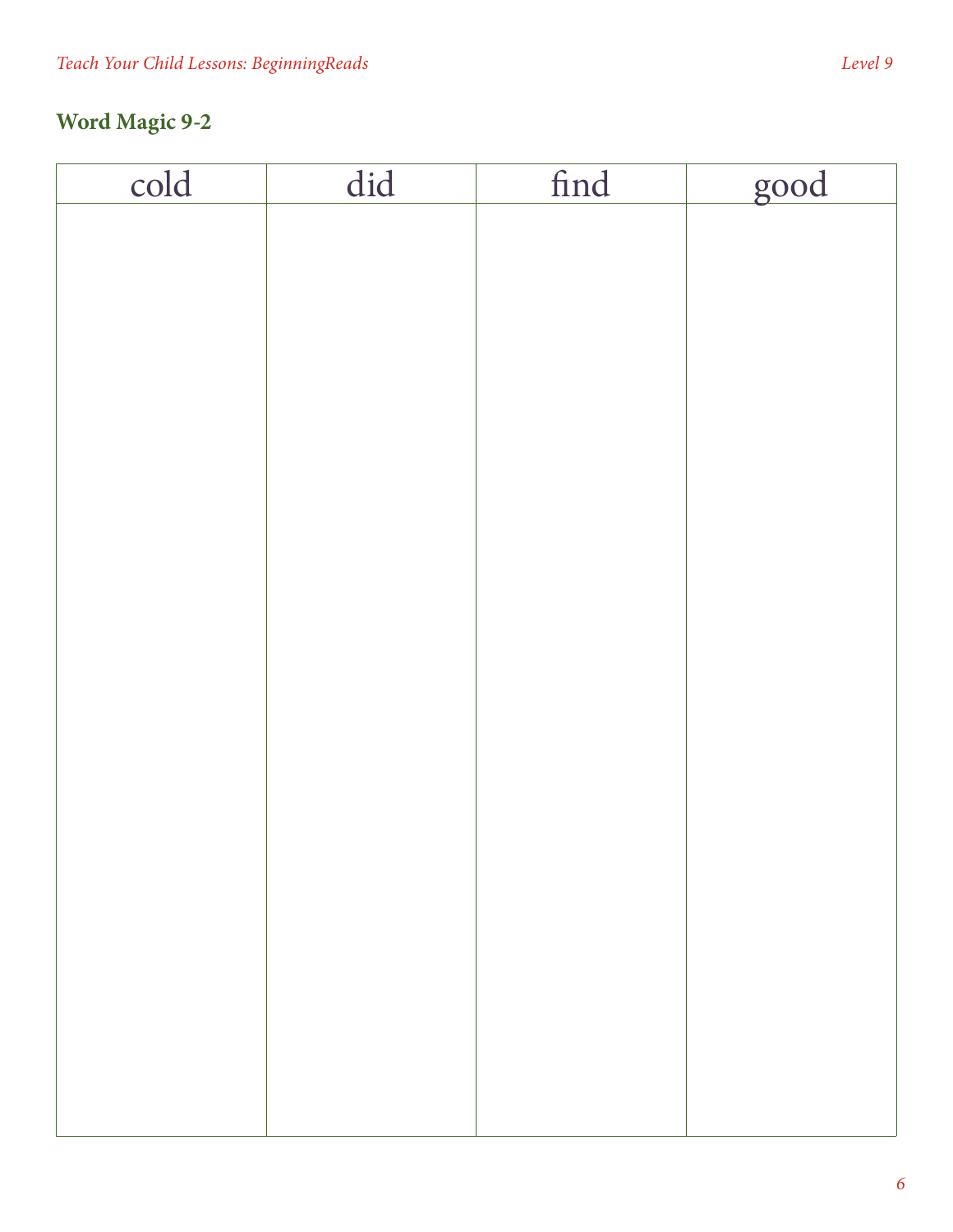# *"In the Chicken Coop" (9-3)*

Chickens spend their day in a special yard on the farm. The farmer leaves seeds in the yard for the chickens to eat.

The farmer also leaves water for the chickens. If the chickens get out of the special yard, the farmer may not find the eggs that the chickens lay.

At night, the chickens go inside the chicken coop. They make nests and sleep inside the chicken coop.

## **Silent Reading and Comprehension Check**

Before reading this new book, have your student reread "In the Barn", and "In the Field". For the rereading, ask the child to read it "to himself." When he has finished reading, ask him to tell you what is happening on each page.

#### **First Reading of "In the Chicken Coop"**

- Read the title, "In the Chicken Coop", to your student and have him predict what the book will be about. Have your student search for the words—*in, the, chicken, coop*—in the book.
- Talk with your student about what is happening in the pictures. Where are the chickens? What are they doing? Then have him scan the text and find the words *nests, yard, sleep,* and *eggs.*
- After finding the title and picture words in the text, have your student read the text aloud. If he can't pronounce or mispronounces a word, don't correct him immediately. Have your student finish the sentence. Then, help your child to figure out the word by thinking about what word would have these letters and make sense in the sentence. Have him reread the sentence containing the difficult word before continuing to read.

#### **100 Wonderful Words**

Give your student the new 100 Wonderful Words Sheet (9-3) and have him find and pronounce the new bold words, *water, night, farm,* and *around.* Have him reread "In the Barn", "In the Field", and "In the Chicken Coop" and find these new words in these books.

## **Writing and Rereading Without Pictures**

- Have your student reread "In the Barn", "In the Field", and "In the Chicken Coop" in the versions without the pictures. If your student can't figure out a word or mispronounces a word, have him reread the sentence and figure out the word by thinking about what word would have these letters and make sense in this sentence.
- Have your student take out the most recent 100 Wonderful Words sheet and read all the words on that sheet.
- Give him Writing Sheet 9-3. Talk with your student about what he learned about farm animals. Have him write some sentences telling about these animals. Help your student spell words that are not on the writing sheet or on his 100 Wonderful Words Sheet.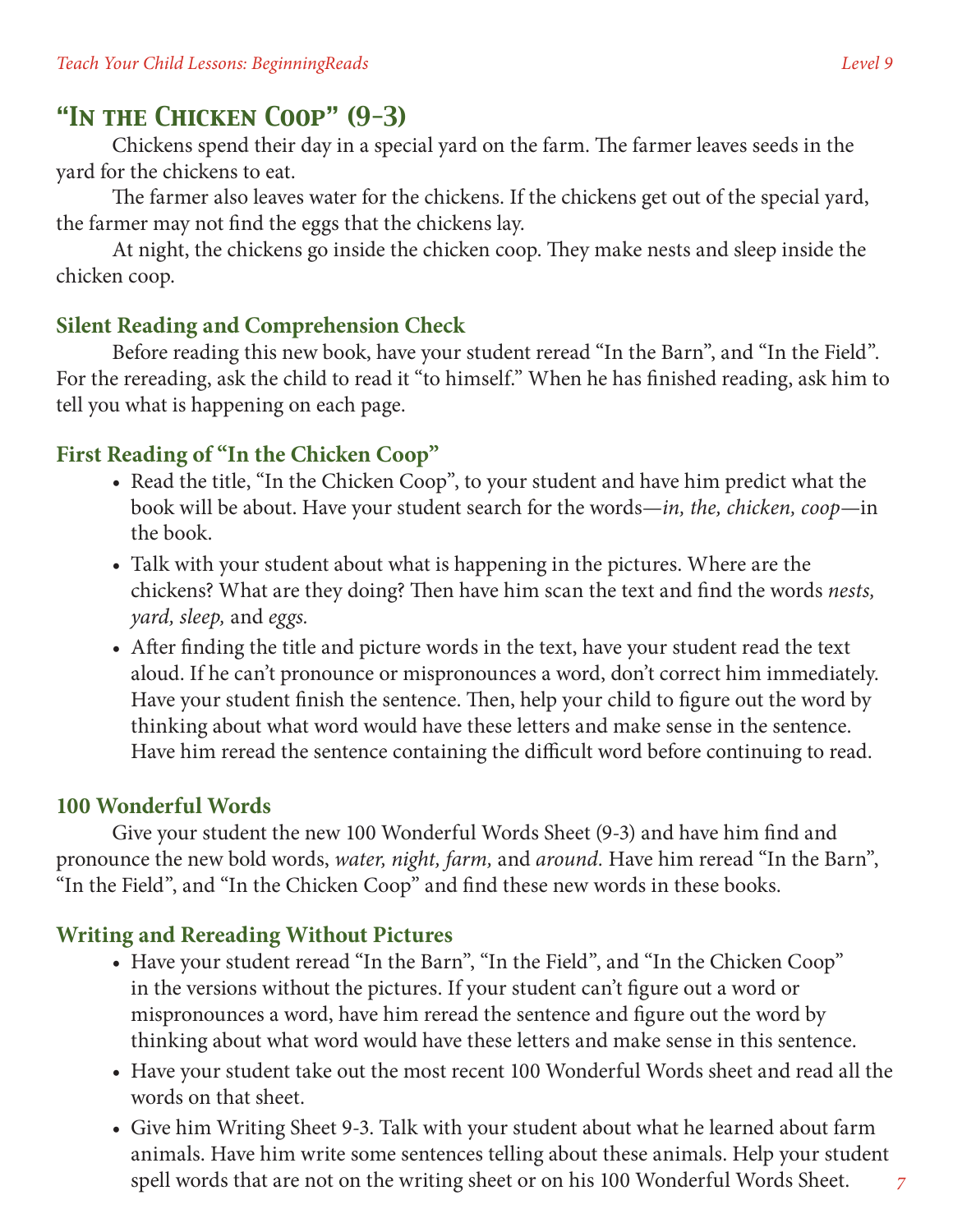# **100 Wonderful Words (9-3)**

| $\mathbf{A}$ | and        | am    | are      | at     | all   | about |       |
|--------------|------------|-------|----------|--------|-------|-------|-------|
|              | around     |       |          |        |       |       |       |
| $\mathbf{B}$ | black      | but   | big      | best   |       |       |       |
| $\mathbf C$  | can        | come  | children | coat   | cold  |       |       |
| <b>DE</b>    | down       | do    | did      |        |       | eat   |       |
| F            | for        | from  | find     | fish   | fast  | farm  |       |
| G            | go         | get   | good     |        |       |       |       |
| H            | have       | he    | has      | here   | how   | had   |       |
| $\mathbf{I}$ | it         | is    | in       |        | just  |       |       |
| <b>KL</b>    | keep       |       | like     | little | look  |       |       |
| <b>MN</b>    | my         | make  | move     | more   | many  | not   | night |
| $\mathbf O$  | $\sigma f$ | on    | off      | out    | other |       |       |
| PQR          | play       |       |          |        |       |       |       |
|              |            | pick  | place    |        | run   | ride  | rain  |
| S            | some       | see   | stop     | she    | said  | star  | snow  |
| T            | the        | this  | to       | they   | these | there | that  |
|              | thing      | time  | teacher  |        |       |       |       |
| UV           | up         |       |          | very   |       |       |       |
| W            | we         | with  | was      | walk   | what  | will  | went  |
|              | want       | where | when     | white  | water |       |       |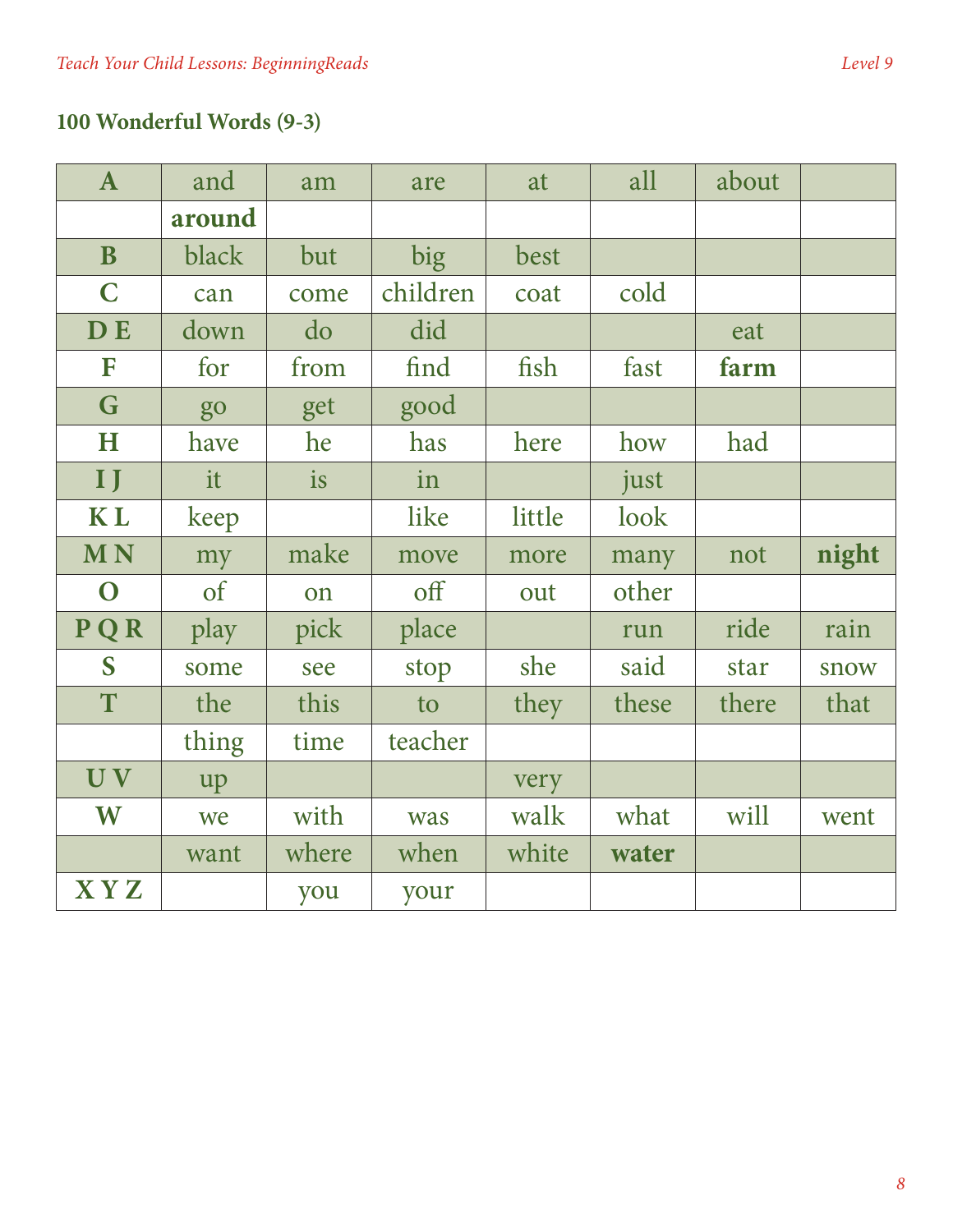#### **Writing 9-3**

You have read about three animals that live on a farm. Write a few sentences to tell what you learned about each animal. If you like, draw a picture to go with your writing. Here are some words you might use. Ask your tutor or parent to help with other words you need to spell.

| <b>COW</b> | chicken | field       | grass       | apple |
|------------|---------|-------------|-------------|-------|
| horse      | barn    | $\bf{coop}$ | hav         | stand |
| seed       | nest    | ρσσ         | <b>vard</b> | sleep |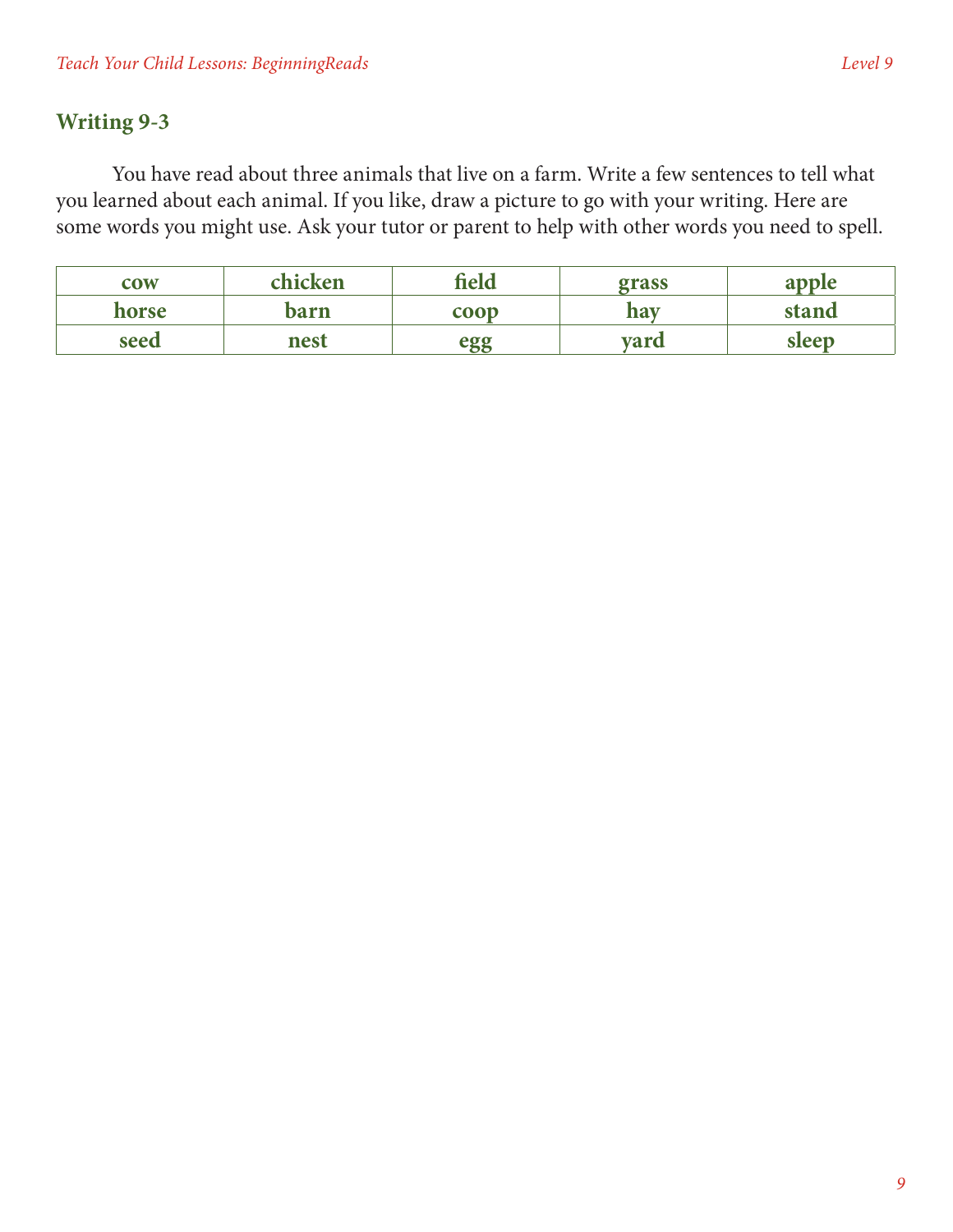Deer can often be found in places with lots of trees. Deer like to eat the leaves and seeds of trees. By lying down under tree branches, deer can rest and hide from other animals.

Deer take lots of short naps. They do not sleep very long at any one time. Deer need to be ready to run away if other animals find their hiding places.

## **First Reading of "Among the Trees"**

- Read the title, "Among the Trees", to your student and have her predict what the book will be about. Have your student search for the words—*the, trees*—in the book.
- Talk with your student about what is happening in the pictures. What is the deer doing? Then have her scan the text and find the words *deer, branches,* and *animals.*
- After finding the title and picture words in the text, have your student read the text aloud. If she can't pronounce or mispronounces a word, don't correct her immediately. Have your student finish the sentence. Then, help her figure out the word by thinking about what word would have these letters and make sense in the sentence. Have her reread the sentence containing the difficult word before continuing to read.

# **Word Magic**

- Give your student Word Magic Sheet 9-5. Have her read the words night, it, not, and coat and identify the underlined patterns, i-g-h-t, i-t, o-t, and o-a-t.
- As your student watches, write each of the following words on a small sticky note but do not pronounce these words: *fit fight flight cot coat.*
- Have your student put each word on his Word Magic sheet under the word with the same spelling pattern. As each word is added, have your student pronounce both rhyming words.
- • Give your student 5 sticky notes and say the following words: *got goat lit light right.* As you say each word have her decide which of the three words it rhymes with and write the word, using the pattern from that rhyming word to spell it. After writing each word, have her stick it under the other rhyming words on the Word Magic sheet.
- When all the sticky note words are in the columns, have your student orally spell and read all the rhyming words in each column.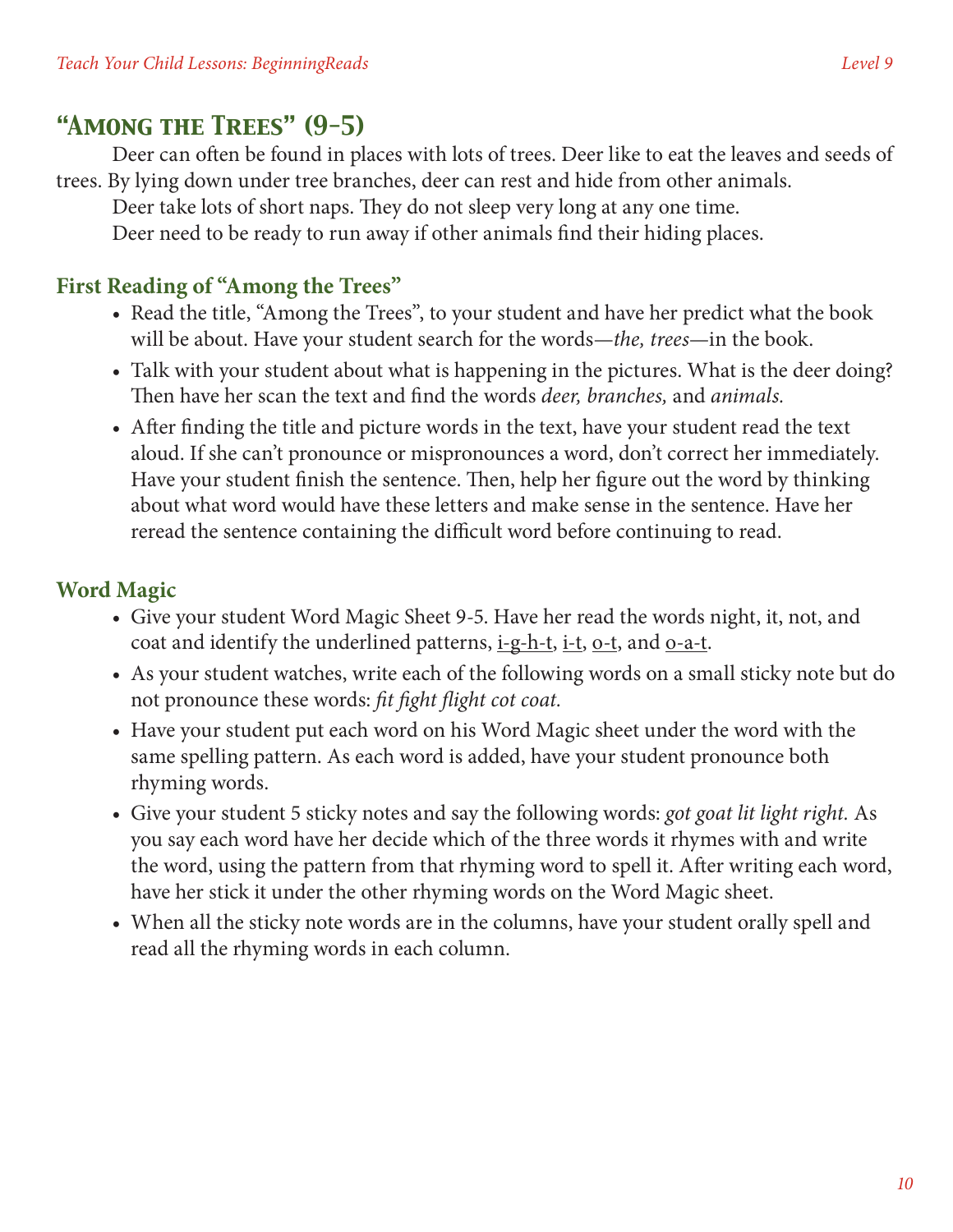| night | $\mathbf{it}$ | not | coat |
|-------|---------------|-----|------|
|       |               |     |      |
|       |               |     |      |
|       |               |     |      |
|       |               |     |      |
|       |               |     |      |
|       |               |     |      |
|       |               |     |      |
|       |               |     |      |
|       |               |     |      |
|       |               |     |      |
|       |               |     |      |
|       |               |     |      |
|       |               |     |      |
|       |               |     |      |
|       |               |     |      |
|       |               |     |      |
|       |               |     |      |
|       |               |     |      |
|       |               |     |      |
|       |               |     |      |
|       |               |     |      |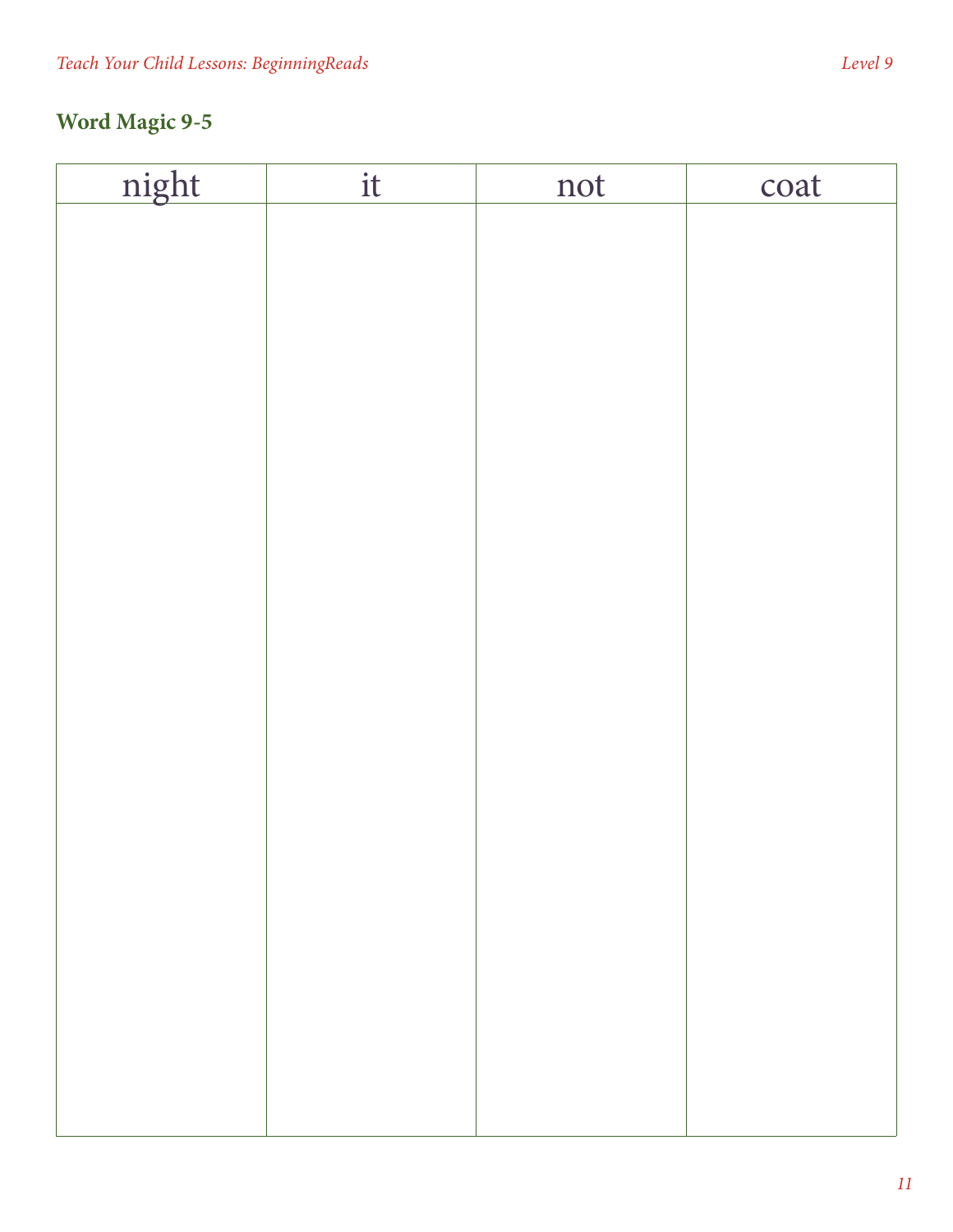## *"Up in the Trees" (9-6)*

Many kinds of birds live in the woods. Some birds, like crows, are easy to see as they fly from tree to tree.

Some birds are easy to see and hear. Woodpeckers often have bright colors. They also can be very noisy as they peck at tree trunks and branches with their sharp bills.

Some birds are easy to hear but hard to see. Owls are easy to hear but hard to see at night.

#### **Silent Reading and Comprehension Check**

Before reading this new book, have your student reread "Among the Trees". For the rereading, ask the child to read it "to herself." When she has finished reading, ask her to tell you what is happening on each page.

#### **First Reading of "Up in the Trees"**

- Read the title, "Up in the Trees", to your student and have her predict what the book will be about.
- Talk with your child about the birds in the pictures. Have her find the woodpecker, crow, and owl then find the words *birds, woodpeckers, crows,* and *owls.*
- After finding the title and picture words in the text, have your student read the text aloud. If she can't pronounce or mispronounces a word, don't correct her immediately. Have your student finish the sentence. Then, help her figure out the word by thinking about what word would have these letters and make sense in the sentence. Have her reread the sentence containing the difficult word before continuing to read.

#### **Word Magic**

- • Give your student the Word Magic sheet 9-6. Have your student read the words *am, farm, star, and more and identify the underlined patterns, a-m, a-r-m, a-r, and o-r-e.*
- As your student watches, write each of the following words on a small sticky note but do not pronounce these words: *car core chore scar charm.*
- Have your student put each word on her Word Magic sheet under the word with the same spelling pattern. As each word is added, have your student pronounce both rhyming words.
- • Give your student 5 sticky notes and say the following words: *ham harm sore shore score.* As you say each word, have her decide which of the three words it rhymes with and write the word, using the pattern from that rhyming word to spell it. After writing each word, have her stick it under the other rhyming words on the Word Magic sheet.
- When all the sticky note words are in the columns, have your student orally spell and read all the rhyming words in each column.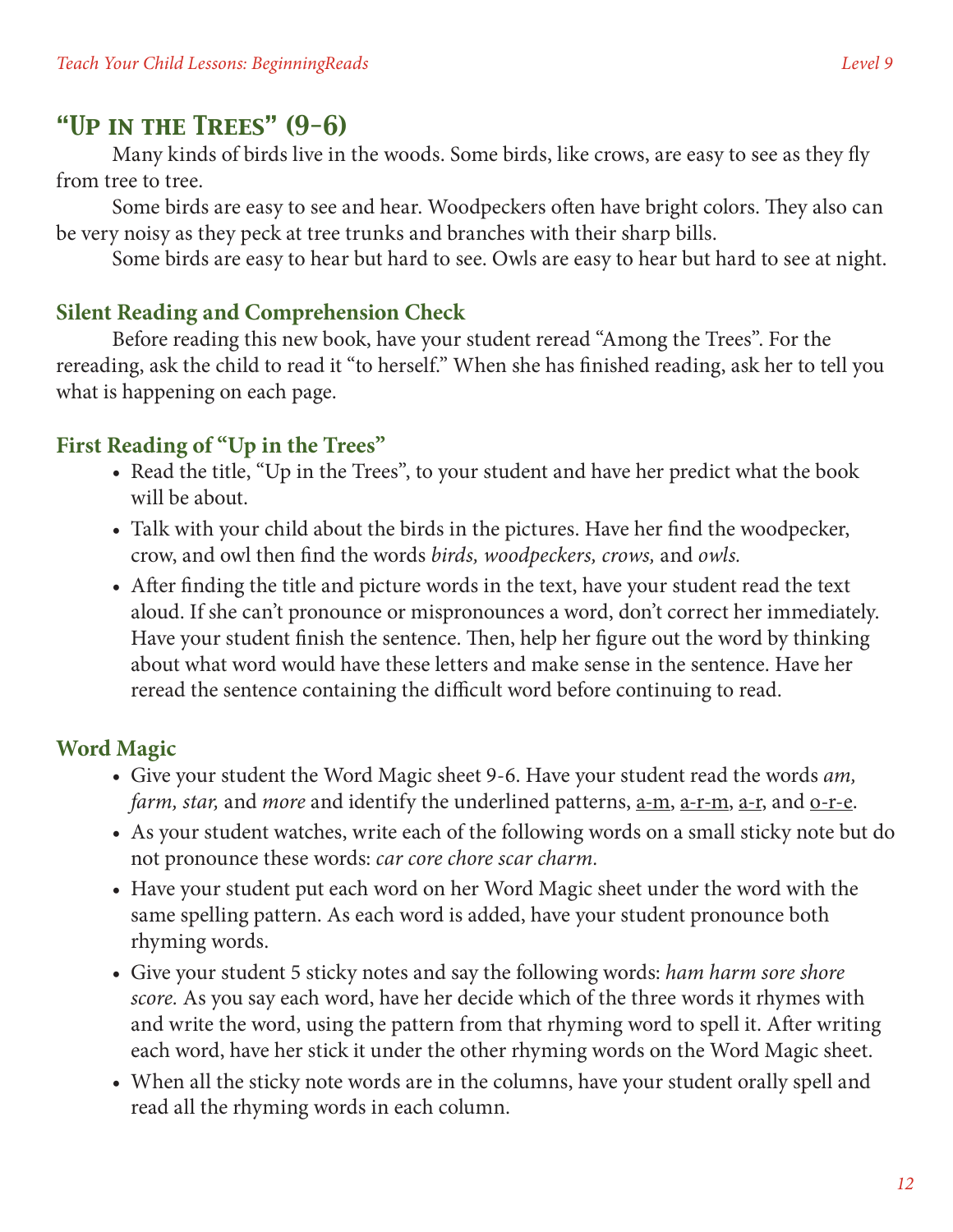# **Word Magic 9-6**

| am | farm | star | more |
|----|------|------|------|
|    |      |      |      |
|    |      |      |      |
|    |      |      |      |
|    |      |      |      |
|    |      |      |      |
|    |      |      |      |
|    |      |      |      |
|    |      |      |      |
|    |      |      |      |
|    |      |      |      |
|    |      |      |      |
|    |      |      |      |
|    |      |      |      |
|    |      |      |      |
|    |      |      |      |
|    |      |      |      |
|    |      |      |      |
|    |      |      |      |
|    |      |      |      |
|    |      |      |      |
|    |      |      |      |
|    |      |      |      |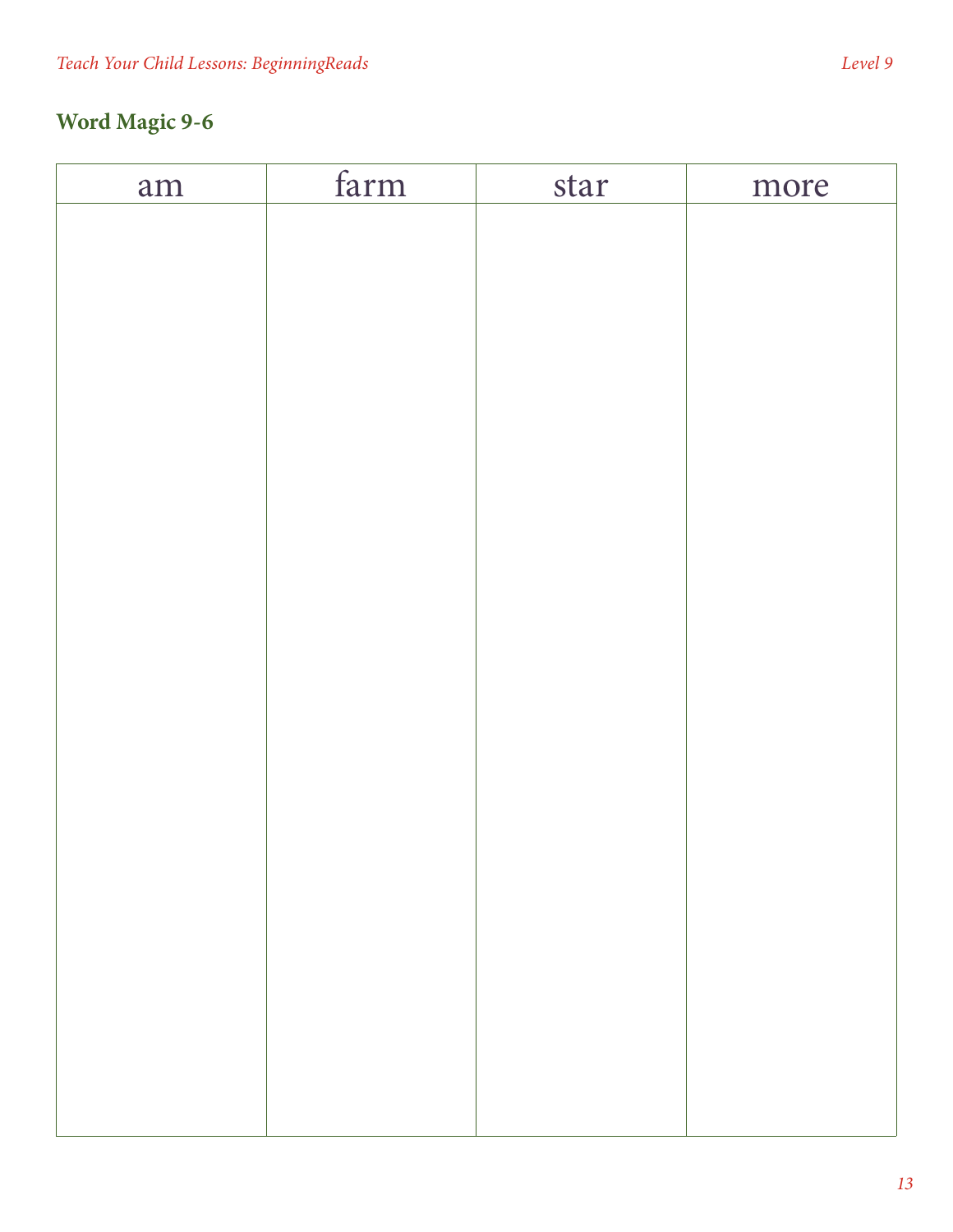# *"Under the Ground" (9-7)*

You might not see a mole in the woods. That is because moles spend most of their lives underground.

Moles have sharp claws that help them dig underground. Moles rest in their underground homes.

Moles also use their sharp claws to catch bugs and worms. Sometimes, they store bugs and worms in their underground places to eat later.

## **Silent Reading and Comprehension Check**

Before reading this new book, have your student reread "Among the Trees", and "Up in the Trees". For the rereading, ask the child to read it "to herself." When she has finished reading, ask her to tell you what is happening on each page.

#### **First Reading of "Under the Ground"**

- Read the title, "Under the Ground", to your student and have her predict what the book will be about.
- Talk with your student about what the mole is doing in the pictures. Have her scan the text and find the words *mole, claws, worms,* and *underground.*
- After finding the title and picture words in the text, have your student read the text aloud. If she can't pronounce or mispronounces a word, don't correct her immediately. Have her finish the sentence. Then, help her figure out the word by thinking about what word would have these letters and make sense in the sentence. Have her reread the sentence containing the difficult word before continuing to read.

#### **100 Wonderful Words**

Give your student the new 100 Wonderful Words Sheet (9-7) and have your student find and pronounce the new bold words, *under, because,* and *live.* Have her quickly reread "Among the Trees", "Up in the Trees", and "Under the Ground" and find these words in these three books.

## **Writing and Rereading Without Pictures**

- Have your student reread "Among the Trees", "Up in the Trees", and "Under the Ground" in the version without pictures. If your student can't figure out a word or mispronounces a word, have her reread the sentence and figure out the word by thinking about what word would have these letters and make sense in this sentence.
- Have your student take out the most recent 100 Wonderful Words sheet and read all the words on that sheet.
- Give her Writing Sheet 9-7. Talk with your student about what she learned about animals that live in the woods. Have her write some sentences telling about these animals. Help your student spell words that are not on the writing sheet or on her 100 Wonderful Words Sheet.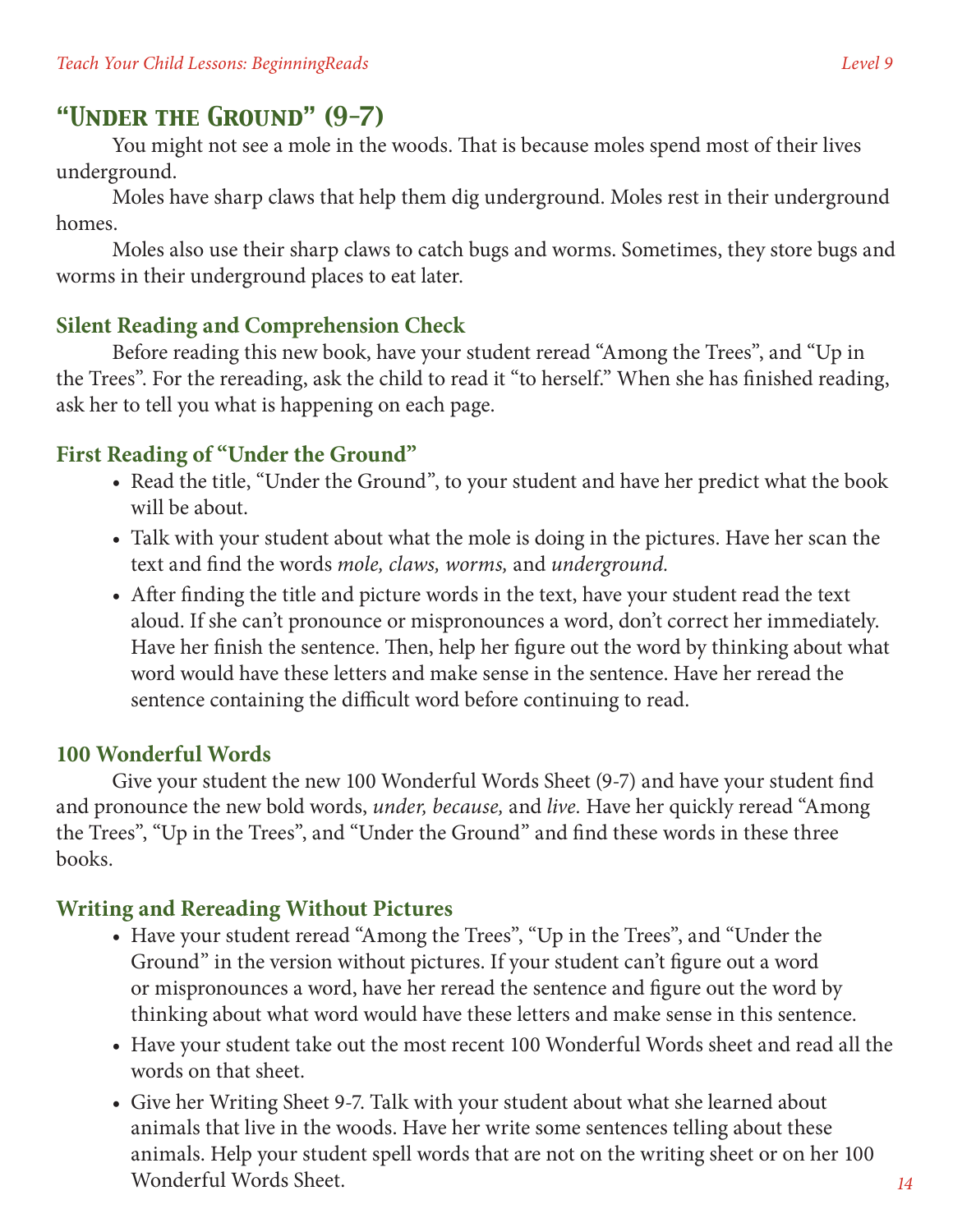| ${\bf A}$    | and           | am        | are      | at     | all     | about |       |
|--------------|---------------|-----------|----------|--------|---------|-------|-------|
|              | around        |           |          |        |         |       |       |
| $\mathbf{B}$ | black         | but       | big      | best   | because |       |       |
| $\mathbf C$  | can           | come      | children | coat   | cold    |       |       |
| <b>DE</b>    | down          | do        | did      |        |         | eat   |       |
| F            | for           | from      | find     | fish   | fast    | farm  |       |
| G            | go            | get       | good     |        |         |       |       |
| H            | have          | he        | has      | here   | how     | had   |       |
| $\mathbf{I}$ | it            | <i>is</i> | in       |        | just    |       |       |
| <b>KL</b>    | keep          |           | like     | little | look    | live  |       |
| <b>MN</b>    | my            | make      | move     | more   | many    | not   | night |
| $\mathbf O$  | <sub>of</sub> | on        | off      | out    | other   |       |       |
| PQR          | play          | pick      | place    |        | run     | ride  | rain  |
| S            | some          | see       | stop     | she    | said    | star  | snow  |
| T            | the           | this      | to       | they   | these   | there | that  |
|              | thing         | time      | teacher  |        |         |       |       |
| UV           | up            | under     |          | very   |         |       |       |
| W            | we            | with      | was      | walk   | what    | will  | went  |
|              | want          | where     | when     | white  | water   |       |       |
| <b>XYZ</b>   |               | you       | your     |        |         |       |       |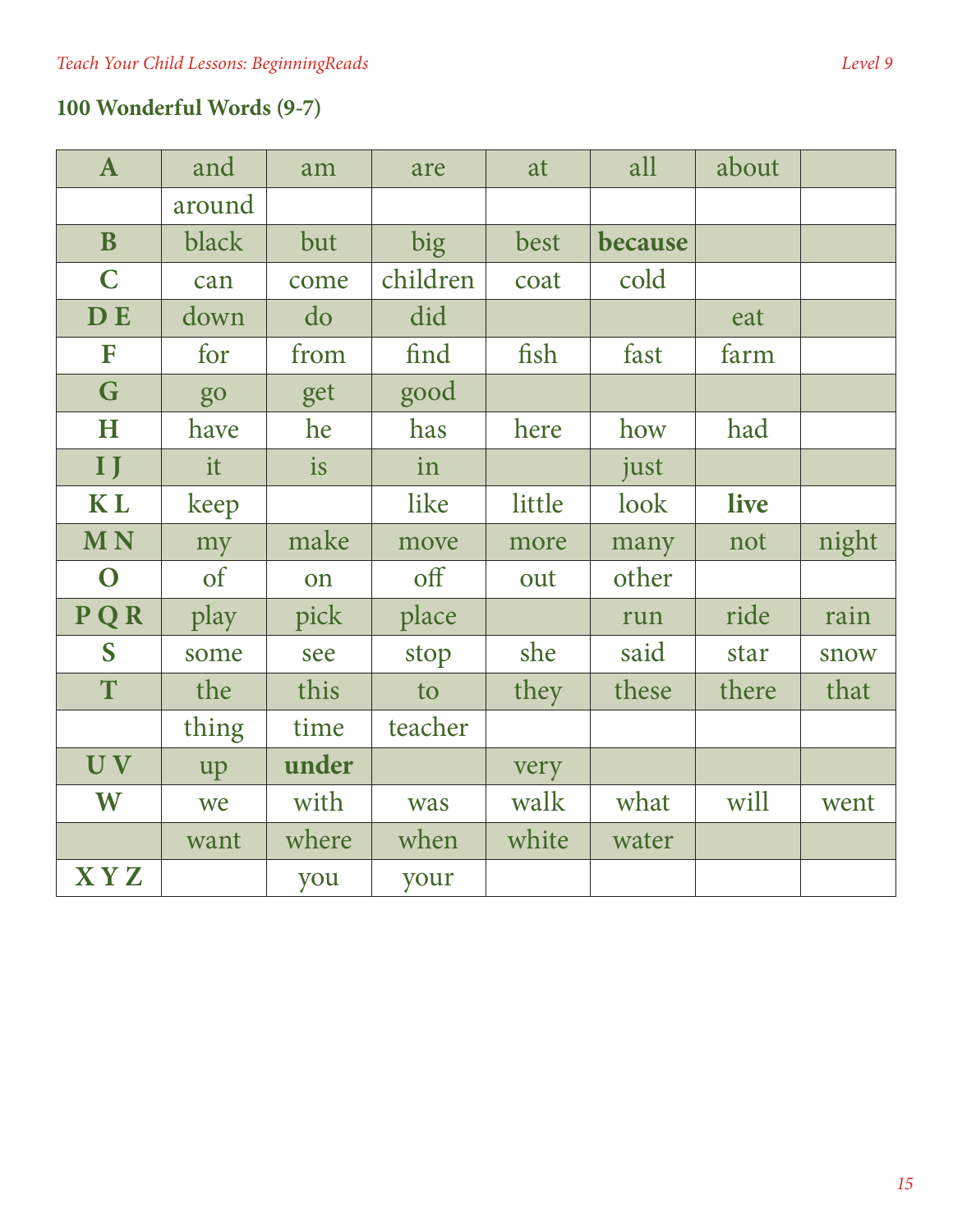#### **Writing 9-7**

You have read about some animals that live in the woods. Write a few sentences to tell what you learned about each animal. If you like, draw a picture to go with your writing. Here are some words you might use. Ask your tutor or parent to help with other words you need to spell.

| bird        | <b>woods</b> | oug  | crow      | tree         |
|-------------|--------------|------|-----------|--------------|
| woodpecker  | mole         | worm | seed      | <b>leave</b> |
| underground | claw         | deer | <b>OW</b> | nap          |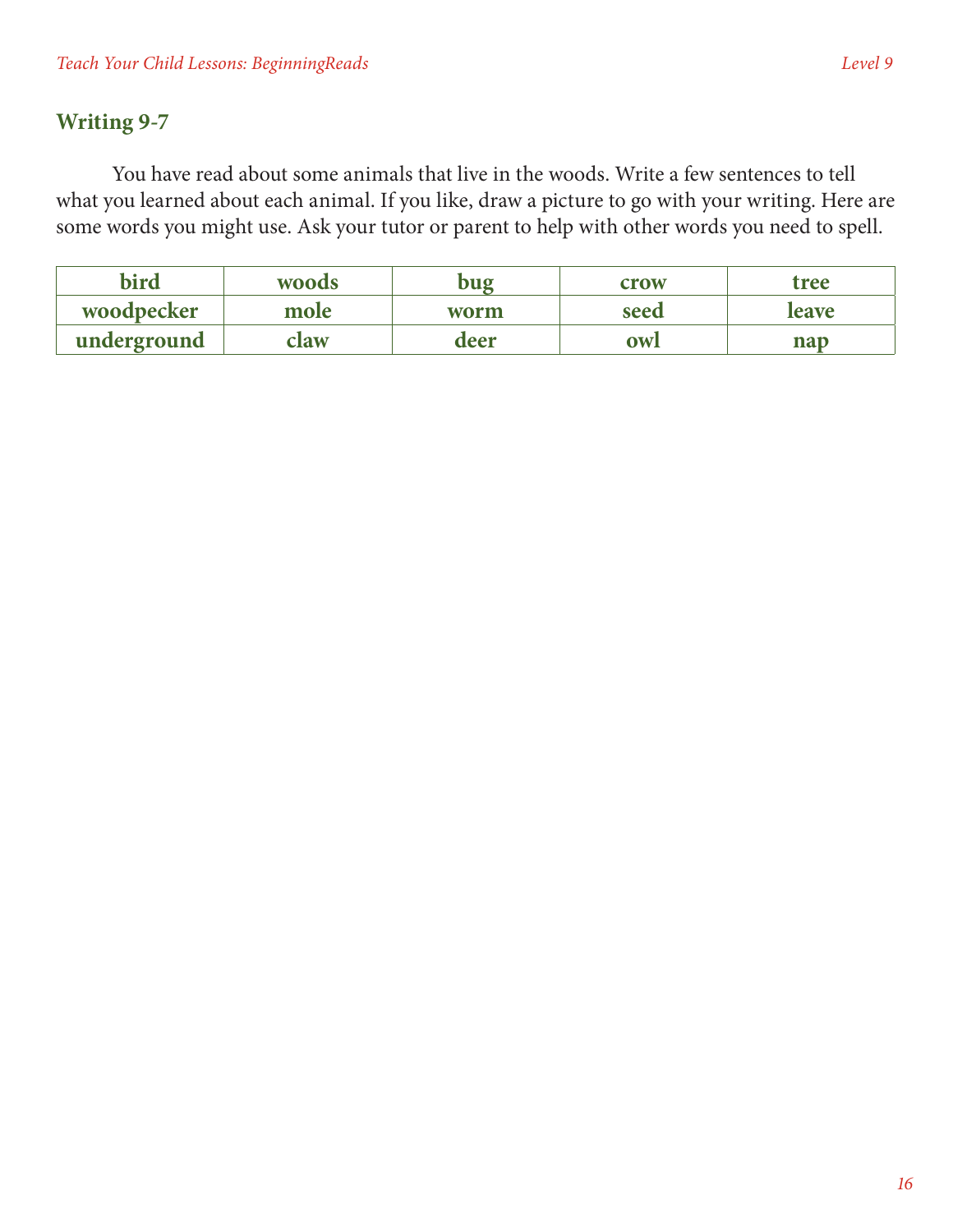# *"In and Out of the Water" (9-9)*

There are many kinds of fish in the ocean. Some fish are small and hide among the rocks. But that is not the only place where fish can hide.

The flying fish hides in an odd way. Its hiding place is above the water!

A flying fish can leap out of the water when a bigger fish tries to catch it. It looks like the fish is flying!

## **First Reading of "In and Out of the Water"**

- Read the title, "In and Out of the Water", to your student and have him predict what the book will be about.
- Talk with your student about what is happening in the pictures. Have him scan the text and find the words *flying, leap,* and *ocean.*
- After finding these words in the text, have your student read the text aloud. If he can't pronounce or mispronounces a word, don't correct him immediately. Have your student finish the sentence. Then, help your child to figure out the word by thinking about what word would have these letters and make sense in the sentence. Have him reread the sentence containing the difficult word before continuing to read.

## **Word Magic**

- • Give your student Word Magic sheet 9-9. Have your student read the words *when, went, can*, and *rain* and identify the underlined patterns, e-n, e-n-t, a-n, and a-i-n.
- As your student watches, write each of the following words on a small sticky note but do not pronounce these words: *man men sent spent Spain.*
- Have your student put each word on his Word Magic sheet under the word with the same spelling pattern. As each word is added, have your student pronounce both rhyming words.
- Give your student 5 sticky notes and say the following words: *ten tent tan rent train*. As you say each word, have him decide which of the three words it rhymes with and write the word, using the pattern from that rhyming word to spell it. After writing each word, have him stick it under the other rhyming words on the Word Magic sheet.
- When all the sticky note words are in the columns, have your student orally spell and read all the rhyming words in each column.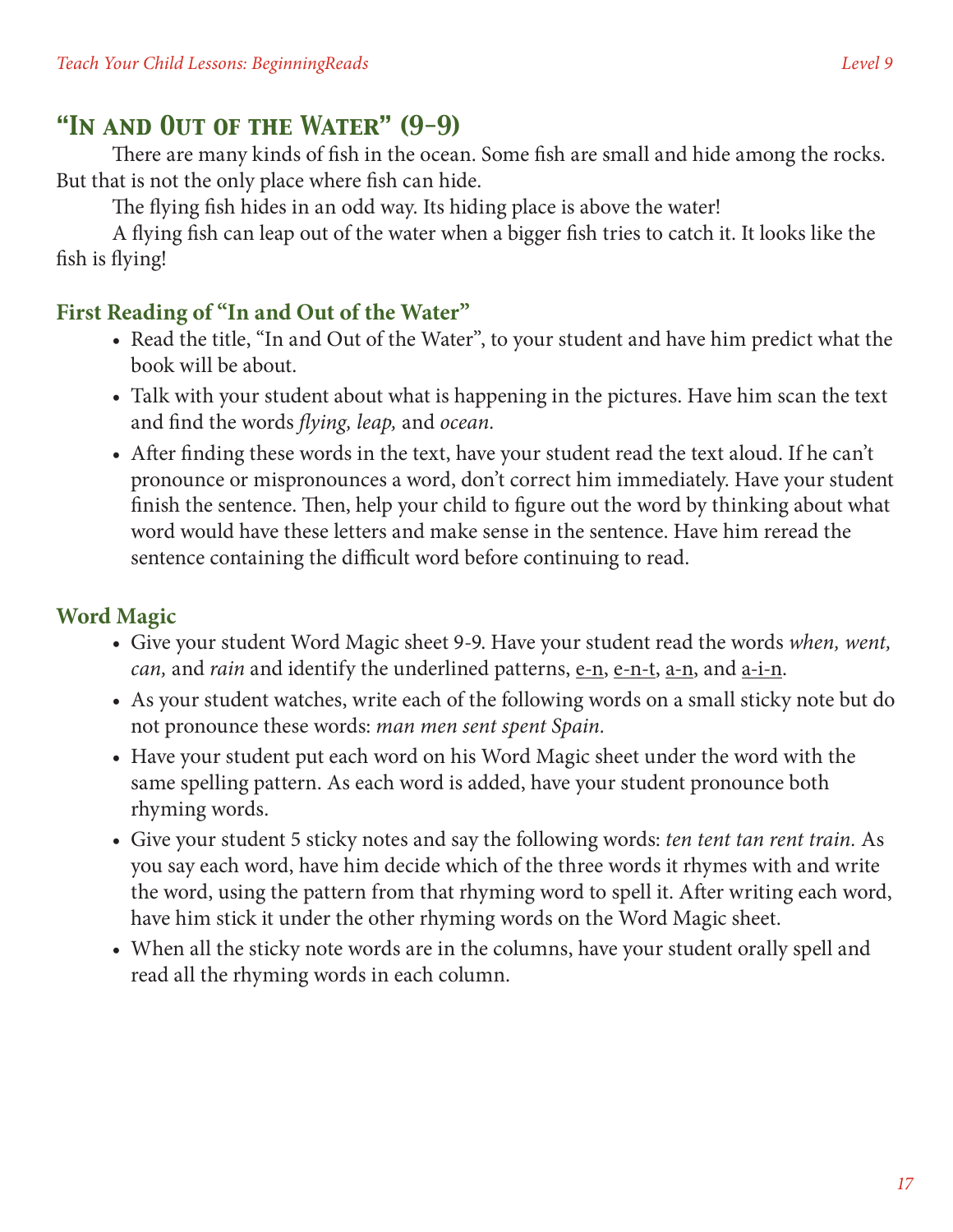# **Word Magic 9-9**

| when | went | can | rain |
|------|------|-----|------|
|      |      |     |      |
|      |      |     |      |
|      |      |     |      |
|      |      |     |      |
|      |      |     |      |
|      |      |     |      |
|      |      |     |      |
|      |      |     |      |
|      |      |     |      |
|      |      |     |      |
|      |      |     |      |
|      |      |     |      |
|      |      |     |      |
|      |      |     |      |
|      |      |     |      |
|      |      |     |      |
|      |      |     |      |
|      |      |     |      |
|      |      |     |      |
|      |      |     |      |
|      |      |     |      |
|      |      |     |      |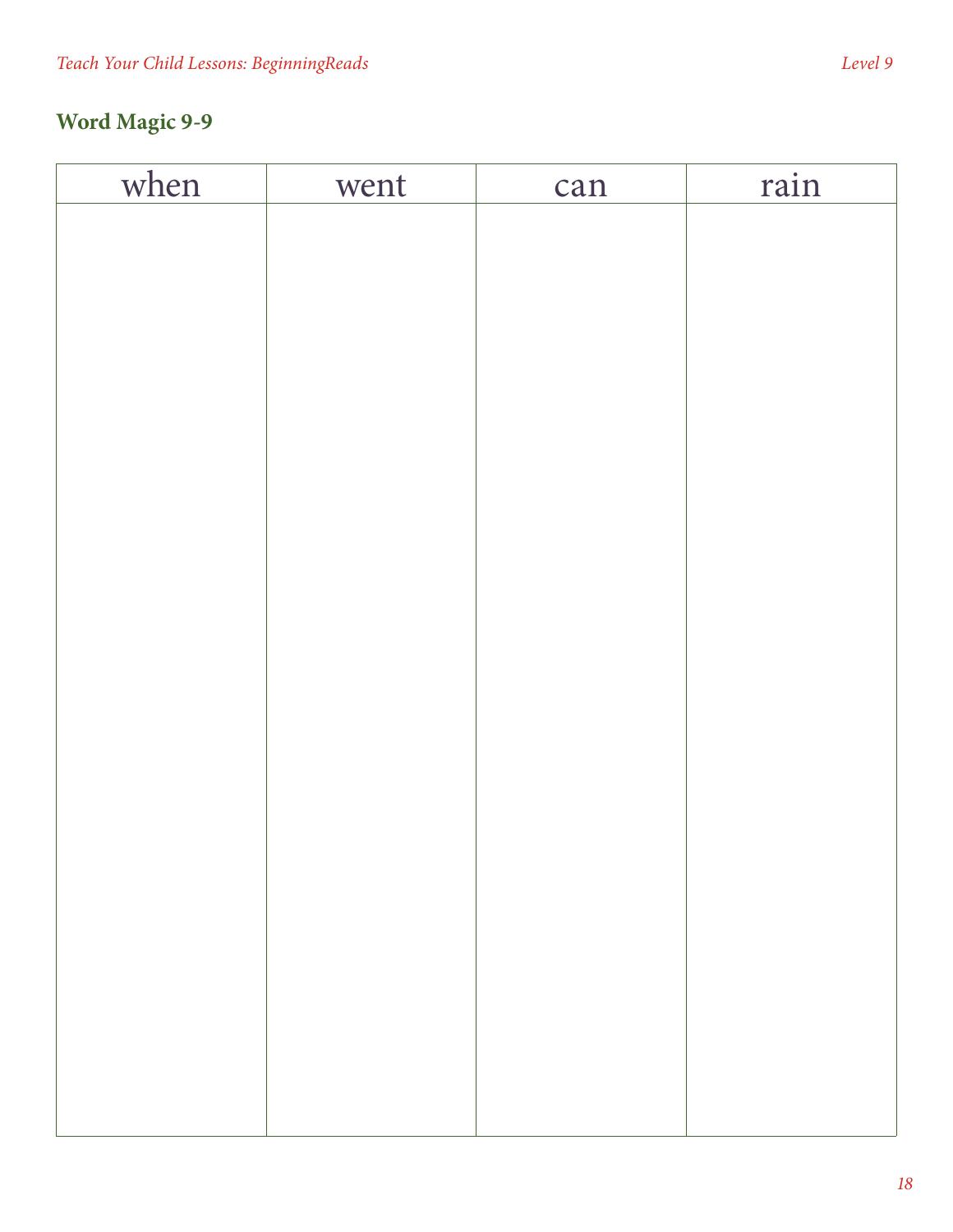#### *"In One Place" (9-10)*

The ocean is full of fish that swim about in the water. Other animals like the starfish live in the ocean but stay in one place.

Most starfish have five arms, just like the five points of a star.

A starfish can move its arms very slowly but a part of the starfish must stay on the rock.

#### **Silent Reading and Comprehension**

Before reading this new book, have your student reread "In and Out of the Water". For the rereading, ask the child to read it "to himself." When he has finished reading, ask him to tell you what is happening on each page.

#### **First Reading of "In One Place"**

- Read the title, "In One Place", to your student and have him predict what the book will be about. Have your student find the words, *in, one,* and *place*, in the book.
- Talk with your child about what is happening in the pictures. Then have him scan the text and find the words *star, fish,* and *starfish.*
- After finding the title and picture words in the text, have your student read the text aloud. If he can't pronounce or mispronounces a word, don't correct him immediately. Have your student finish the sentence. Then, help your child to figure out the word by thinking about what word would have these letters and make sense in the sentence. Have him reread the sentence containing the difficult word before continuing to read.

#### **Word Magic**

- • Give your student Word Magic sheet 9-10. Have your student read the words *find, went, best*, and *fast* and identify the underlined patterns, <u>i-n-d, e-n-t, e-s-t</u>, and <u>a-s-t</u>.
- As your student watches, write each of the following words on a small sticky note but do not pronounce these words: *tent test blind chest mind.*
- Have your student put each word on his Word Magic sheet under the word with the same spelling pattern. As each word is added, have your student pronounce both rhyming words.
- • Give your student 5 sticky notes and say the following words: *rest rent kind past pest.* As you say each word, have him decide which of the three words it rhymes with and write the word, using the pattern from that rhyming word to spell it. After writing each word, have him stick it under the other rhyming words on the Word Magic sheet.
- When all the sticky note words are in the columns, have your student orally spell and read all the rhyming words in each column.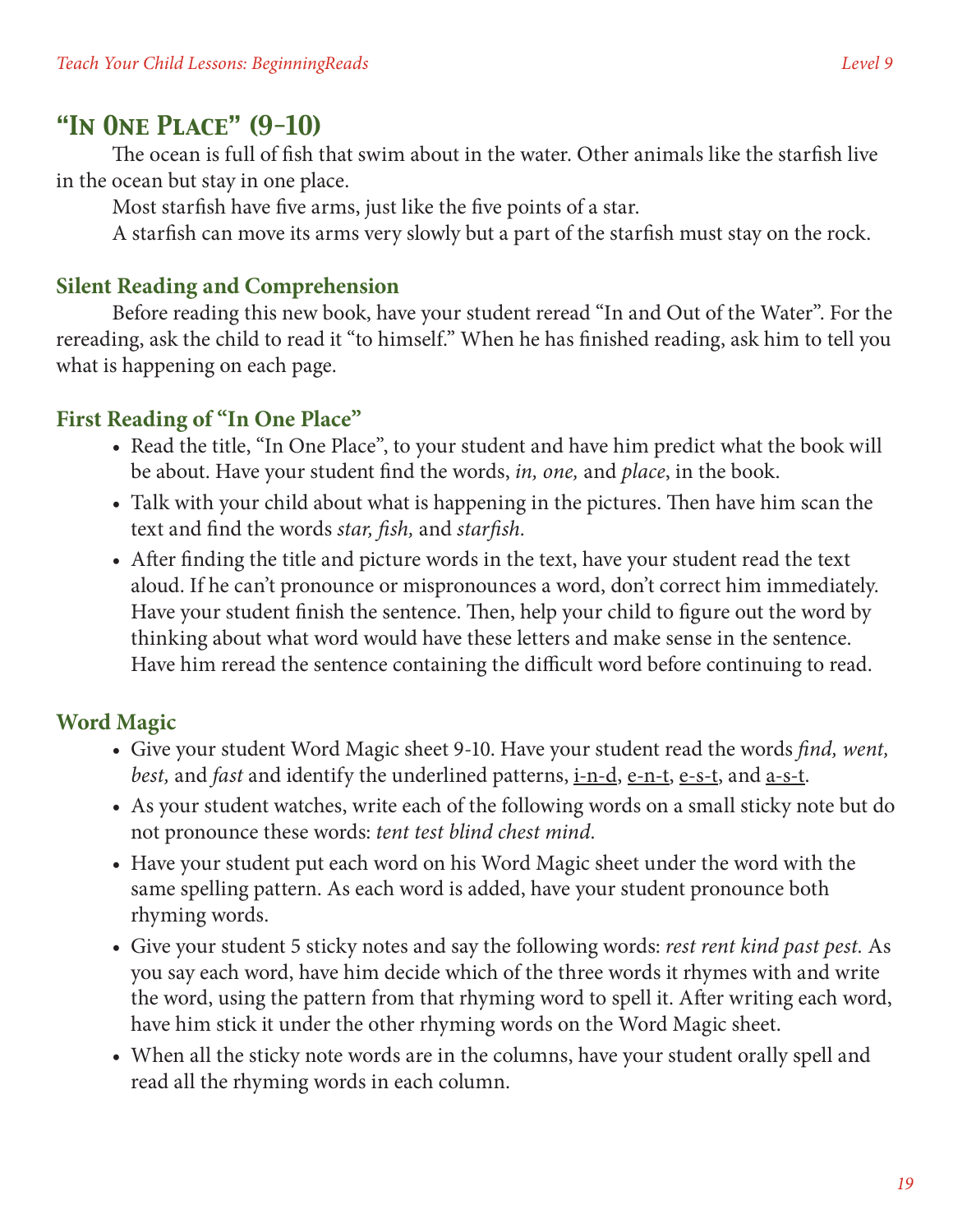# **Word Magic 9-10**

| find | went | best | fast |
|------|------|------|------|
|      |      |      |      |
|      |      |      |      |
|      |      |      |      |
|      |      |      |      |
|      |      |      |      |
|      |      |      |      |
|      |      |      |      |
|      |      |      |      |
|      |      |      |      |
|      |      |      |      |
|      |      |      |      |
|      |      |      |      |
|      |      |      |      |
|      |      |      |      |
|      |      |      |      |
|      |      |      |      |
|      |      |      |      |
|      |      |      |      |
|      |      |      |      |
|      |      |      |      |
|      |      |      |      |
|      |      |      |      |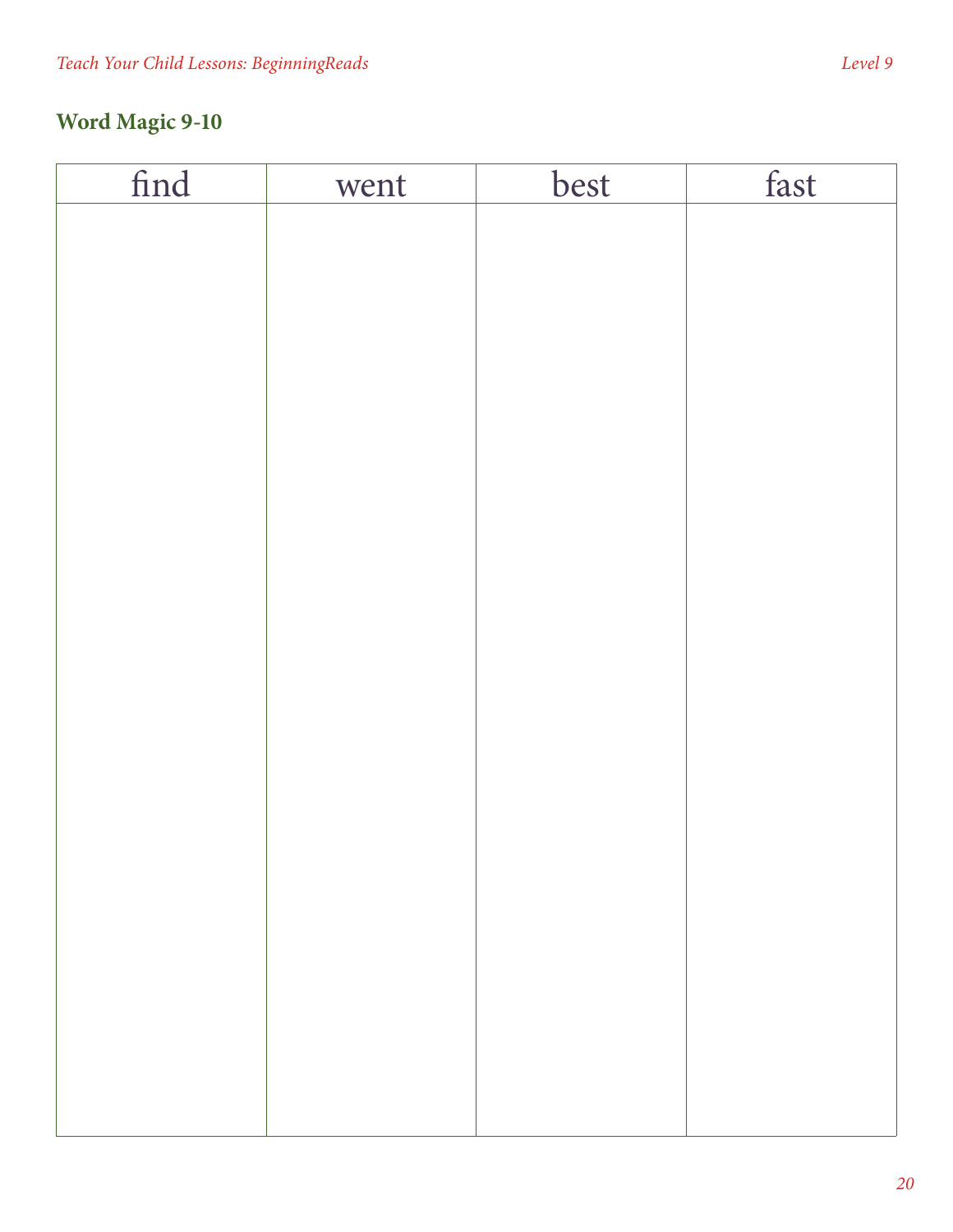## *"On the Go" (9-11)*

All whales spend their lives in the ocean. White whales are able to live in very cold water. They spend part of each year close to the North Pole.

Southern right whales live only where the water is warm. Southern right whales never live where the water is cold.

Gray whales spend part of the year in cool water. They move to warmer water when it starts to get too cold.

#### **Silent Reading and Comprehension**

Before reading this new book, have your student reread "In and Out of the Water" and "In One Place". For the rereading, ask the child to read it "to himself." When he has finished reading, ask him to tell you what is happening on each page.

#### **First Reading of "On the Go"**

- Read the title, "On the Go", to your student and have him predict what the book will be about.
- Talk with your student about what the different whales in the pictures. Then have your student scan the text and find the words, *ocean, southern,* and *North Pole.*
- After finding the picture words in the text, have your student read the text aloud. If he can't pronounce or mispronounces a word, don't correct him immediately. Have your student finish the sentence. Then, help your child to figure out the word by thinking about what word would have these letters and make sense in the sentence. Have him reread the sentence containing the difficult word before continuing to read.

#### **100 Wonderful Words**

Give your student the new 100 Wonderful Words Sheet (9-11) and have him find and pronounce the new bold words, *cool, each,* and *above.* Have him reread "In and Out of the Water", "In One Place", and "On the Go" and find these words in these books.

#### **Writing and Rereading Without Pictures**

- Have your student reread "In and Out of the Water", "In One Place" and "On the Go" in the version without the pictures. If your student can't figure out a word or mispronounces a word, have him reread the sentence and figure out the word by thinking about what word would have these letters and make sense in this sentence.
- Have your student take out the most recent 100 Wonderful Words sheet and read all the words on that sheet.
- Give him Writing Sheet 9-11. Talk with your student about what he learned about animals that live in water. Have him write some sentences telling about these animals. Help your student spell words that are not on the writing sheet or on his 100 Wonderful Words Sheet.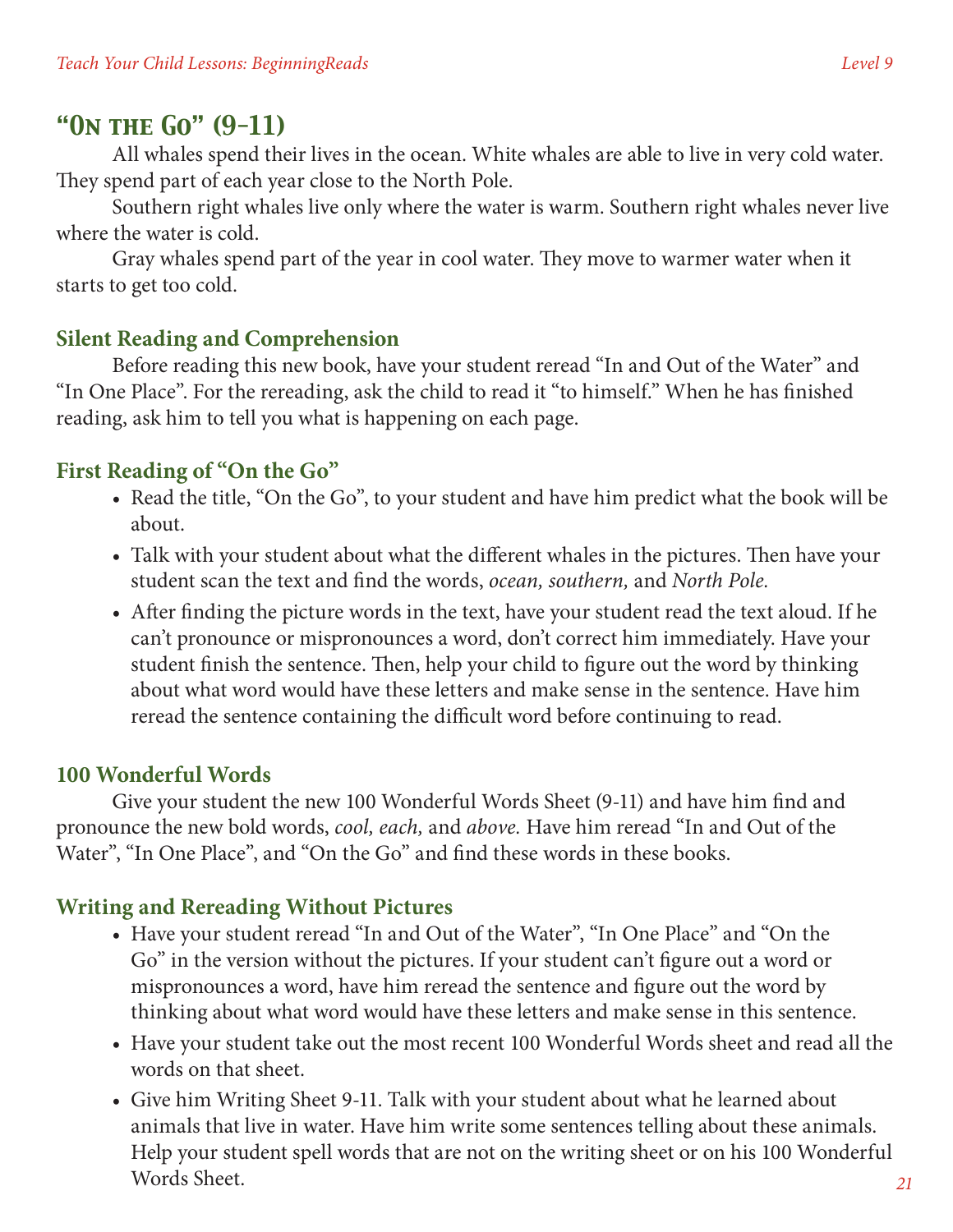# **100 Wonderful Words (9-11)**

| $\mathbf{A}$ | and        | am    | are      | at     | all     | about |       |
|--------------|------------|-------|----------|--------|---------|-------|-------|
|              | around     | above |          |        |         |       |       |
| $\mathbf{B}$ | black      | but   | big      | best   | because |       |       |
| $\mathbf C$  | can        | come  | children | coat   | cold    | cool  |       |
| <b>DE</b>    | down       | do    | did      |        |         | eat   | each  |
| F            | for        | from  | find     | fish   | fast    | farm  |       |
| G            | go         | get   | good     |        |         |       |       |
| H            | have       | he    | has      | here   | how     | had   |       |
| $\mathbf{I}$ | it         | is    | in       |        | just    |       |       |
| <b>KL</b>    | keep       |       | like     | little | look    | live  |       |
| <b>MN</b>    | my         | make  | move     | more   | many    | not   | night |
| $\mathbf O$  | $\sigma f$ | on    | off      | out    | other   |       |       |
| PQR          | play       | pick  | place    |        | run     | ride  | rain  |
| S            | some       | see   | stop     | she    | said    | star  | snow  |
| T            | the        | this  | to       | they   | these   | there | that  |
|              | thing      | time  | teacher  |        |         |       |       |
| UV           | up         | under |          | very   |         |       |       |
| W            | we         | with  | was      | walk   | what    | will  | went  |
|              | want       | where | when     | white  | water   |       |       |
| <b>XYZ</b>   |            | you   | your     |        |         |       |       |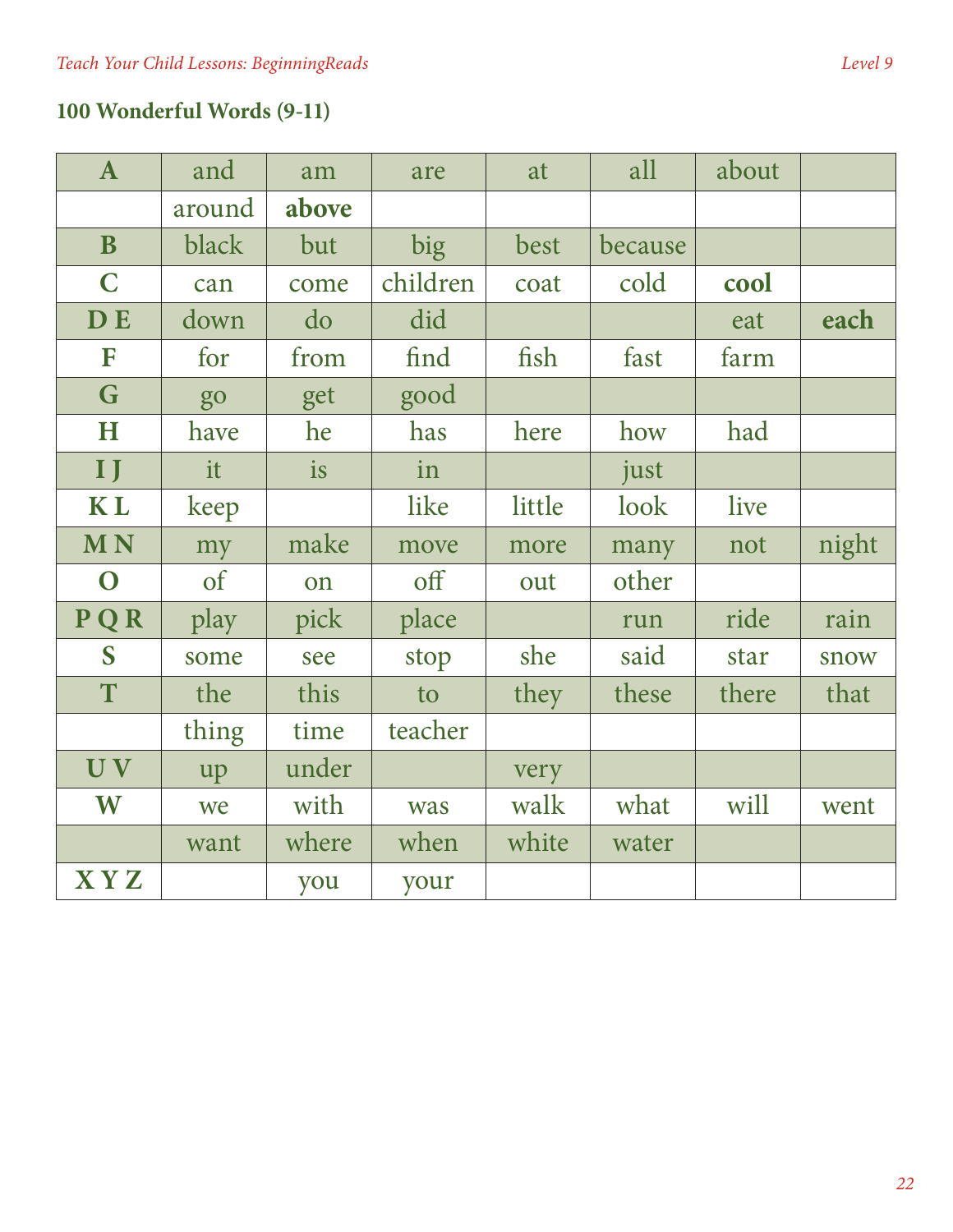#### **Writing 9-11**

You have read about some animals that live in the water. Write a few sentences to tell what you learned about each animal. If you like, draw a picture to go with your writing. Here are some words you might use. Ask your tutor or parent to help with other words you need to spell.

| fish              | lving | leap | ocean    | whale |
|-------------------|-------|------|----------|-------|
| starfish          | arm   | rock | southern | right |
| <b>North Pole</b> | cold  | warm | grav     | white |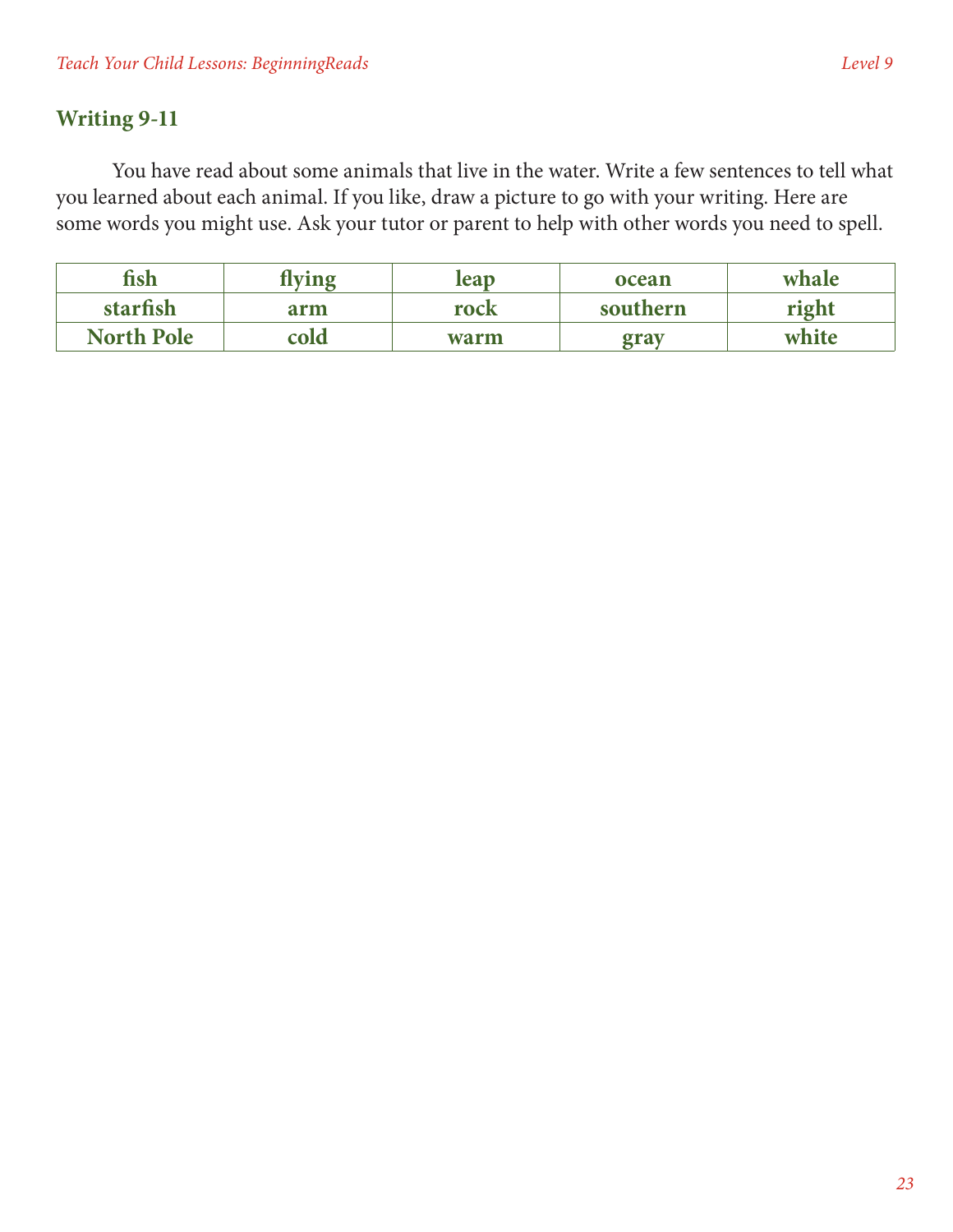# *Reader's Theater "Our Trips" 9-12 (Culminating Activity for Set 9)*

The Reader's Theater piece is intended for you and your student to read together and provides additional practice reading common words and decoding words that rhyme with known words.

- Begin the lesson by reading the title and having your student read the title with you. Next, have your student take out her most recent 100 Wonderful Words sheet and refer to it to highlight all the words on the 100 Wonderful Words sheet that are in the play.
- • Once these words are highlighted, underline the words *back, lots, cow, got, ran, fun, small, hide, fly, might, gray,* and *know.* Have your student find the words on her 100 Wonderful Words sheet that have the same spelling pattern as the words you underlined and use these words *(black, not, how, can, run, all, ride, my, night, play,* and *snow)* to decode the rhyming words.
- Once the words are highlighted and underlined, let your student decide if she wants to be Reader 1 or Reader 2 and read the play together. Read it a second time, switching parts.

#### **"Our Trips"**

Reader 1: I am back!

Reader 2: How was your trip? What did you do?

Reader 1: We went to visit friends on a farm. Our friends have lots of animals on their

farm. The farm has a big barn with cows and two horses. I got to milk the cow.

Reader 2: Did you get to ride one of the horses?

Reader 1: I did, with our friends. The horses ran in the field. Our friends have chickens,

too, and we had some of their eggs for breakfast! We had milk from the cow, too.

Reader 2: Was it fun?

Reader 1: Oh, yes! I want to go back! You can come, too.

How was your trip?

Reader 2: Our trip to the ocean was fun, too.

Reader 1: What did you do at the ocean?

Reader 2: We went swimming in the ocean. There are lots of fish in the ocean. Some are really big, but some are small. I saw some fish that leapt out of the water to hide from the bigger fish that want to eat them. It looked like a flying fish!

Reader 1: Really? I would have liked to have seen that.

Reader 2: We also saw a starfish. You can see it slowly move its arms. I liked the starfish, but I loved the whale!

Reader 1: You saw a whale?!

Reader 2: We did. But we do not know what kind of whales it was. I am reading about whale to find out. It might have been a gray whale.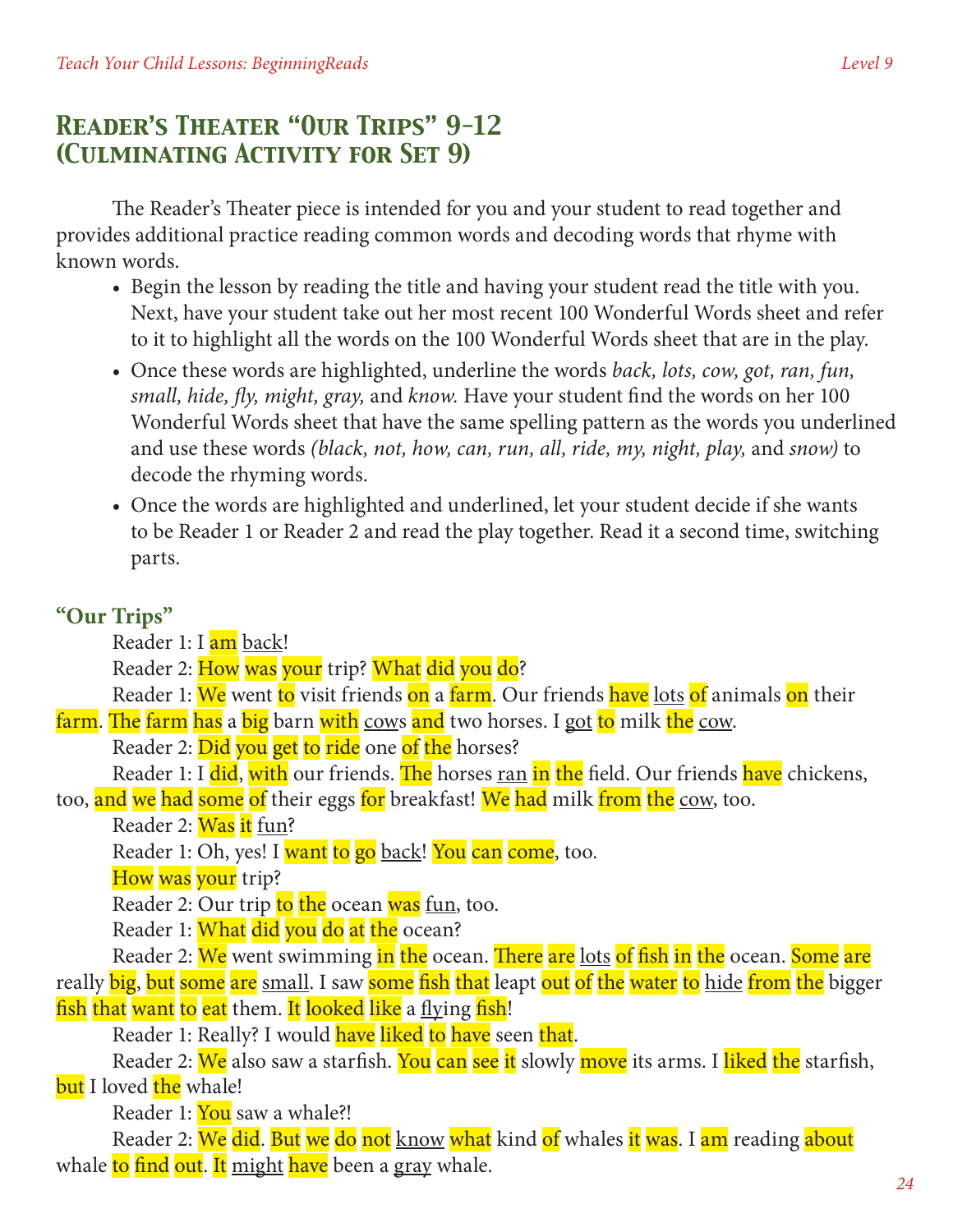Reader 1: Your trip sounds fun. I would love to see the ocean.

Reader 2: On our next trips you can come with me to the ocean, and I will go with you to the farm.

Reader 1: Yes! That sounds fun.Reader 1: Your trip sounds fun. I would love to see the ocean.

Reader 2: <mark>On</mark> our next trips <mark>you can come with me to the</mark> ocean, <mark>and I will go with you to</mark> the farm.

Reader 1: Yes! That sounds fun.